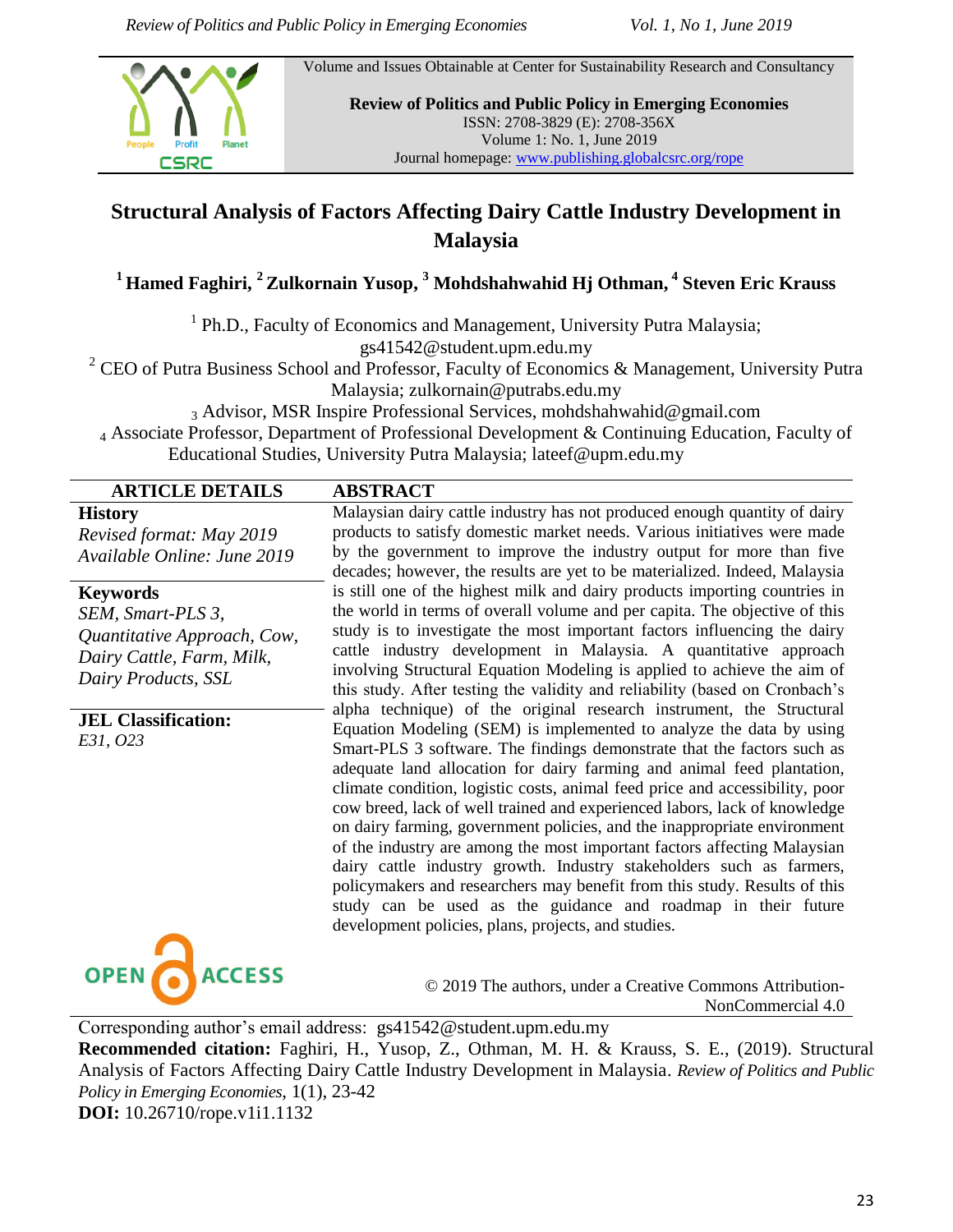### **1. Introduction**

In the global milk and dairy product markets, Malaysia is one of the greatest milk importer countries after China, Mexico, Algeria, Russian Federation, Indonesia, Saudi Arabia, and Philippines (FAO, March 2019). Historically and traditionally, the small-scale dairy cattle industry has begun since the beginning of the 20th century mostly by the Indian immigrants in Malaysia. However, the fluid fresh milk production had increased by 48.32% from 2007 to 2016, due to the population growth, higher income, and rapid urbanization, this industry did not grow and develop rapidly in line with the increasing market demand for dairy products during the current decade (FAO, March 2019; DVS, 2018; Sim & Suntharalingam, 2015; Dong, 2006). Additionally, the number of dairy cattle are decreased from 838,859 in 2010 to 744,174 in 2017 (DVS, 2018). Therefore, Malaysia is not known for its dairy farming and milk producing.

One of the important indexes related to the dairy cattle industry development is the self-sufficiency level (SSL). In fact, there are only a few countries have 100% SSL in dairy products. In contrast, not many countries have SSL less than 25% such as Malaysia with only 3.04% in the year 2016 (FAO, 2016, June; DVS, 2018). It means that the total Malaysia dairy industry is only able to meet 3.04% of the domestic market demand in that year which shows the very low level of the local production.

Furthermore, the issues are started from the farm level. For example, Malaysian farms achieve very poor result and performance such as only 10 kg milk/ day/ cow, compare to realistic 15 kg/ day/ cow, calving intervals around 15 to 18 months, instead of 12 to 15 months, first calving age around 30 to 33 months, rather than 24 to 27 months etc. (Moran & Brouwer, 2013a; Moran & Brouwer, 2013b). In fact, the potential saving from reducing the age of the first calving by 6 months can save around RM 1400 per heifer and improve calving interval by 3 months can generate RM 1150 per cattle. Additionally, 2 months increasing the lactation length can reap RM 760 per cattle (Moran & Brouwer, 2013a). Boniface, Silip, & Ahmad (2007) stated that the overall milk production and management system have not reached the level of satisfaction in Malaysia. Therefore, they recommended that farmers should improve the animal feed quality, and implement the proper animal health, production, and genetic recording system.

The Malaysian government has supported the dairy cattle farming industry for more than five decades. The Department of Veterinary Services (DVS) as the body of the government has tried to provide technical consultation, veterinary services, and breeding advice to farmers and the farmers only needed to prepare the land and labor (Boniface, Gyau, Stringer, & Umberger, 2010). However, the Ministry of Agriculture's agencies were not able to approach the targets and develop the industry (Sim  $\&$ Suntharalingam, 2015). According to the last National Agro-Food Policy (NAP) for the period of 2011- 2020, the government and policy maker focuses are more on the SSL, food safety, and security. Therefore, the Malaysian government has the vision of reducing further the level of the dairy products import and at the same time increasing the domestic dairy production. They also have the plan to get better access to the market information by using communication technologies (NAP, 2011).

In fact, the new strategy of the Malaysian government is to develop the dairy cattle industry under the Economic Transformation Program (ETP, 2015). They prepared an Entry Point Projects (EPP) that are considered part of the agriculture national key economic areas, EPP13 consists of establishing dairy clusters in Malaysia by collaborating with the large dairy companies. Thus, the smallholder farmers will integrate into some large clustered scale because the newly established anchor companies should adopt better technology and know-how knowledge to increase the level of the production and efficiency (NKEA, 2016).

Another aspect of dairy farming is breeding which has a very long background in Malaysia. Suntharalingam et al., (2015b), stated that the imported breeds show better genetic traits in adapting the tropical environment condition in the future because of the higher productivity level compares to the local breeds. However, the genetic resources of the local animals should be conserved and inventoried to prevent their extinction. Therefore, farmers import purebred dairy cattle such as Jersey and Holstein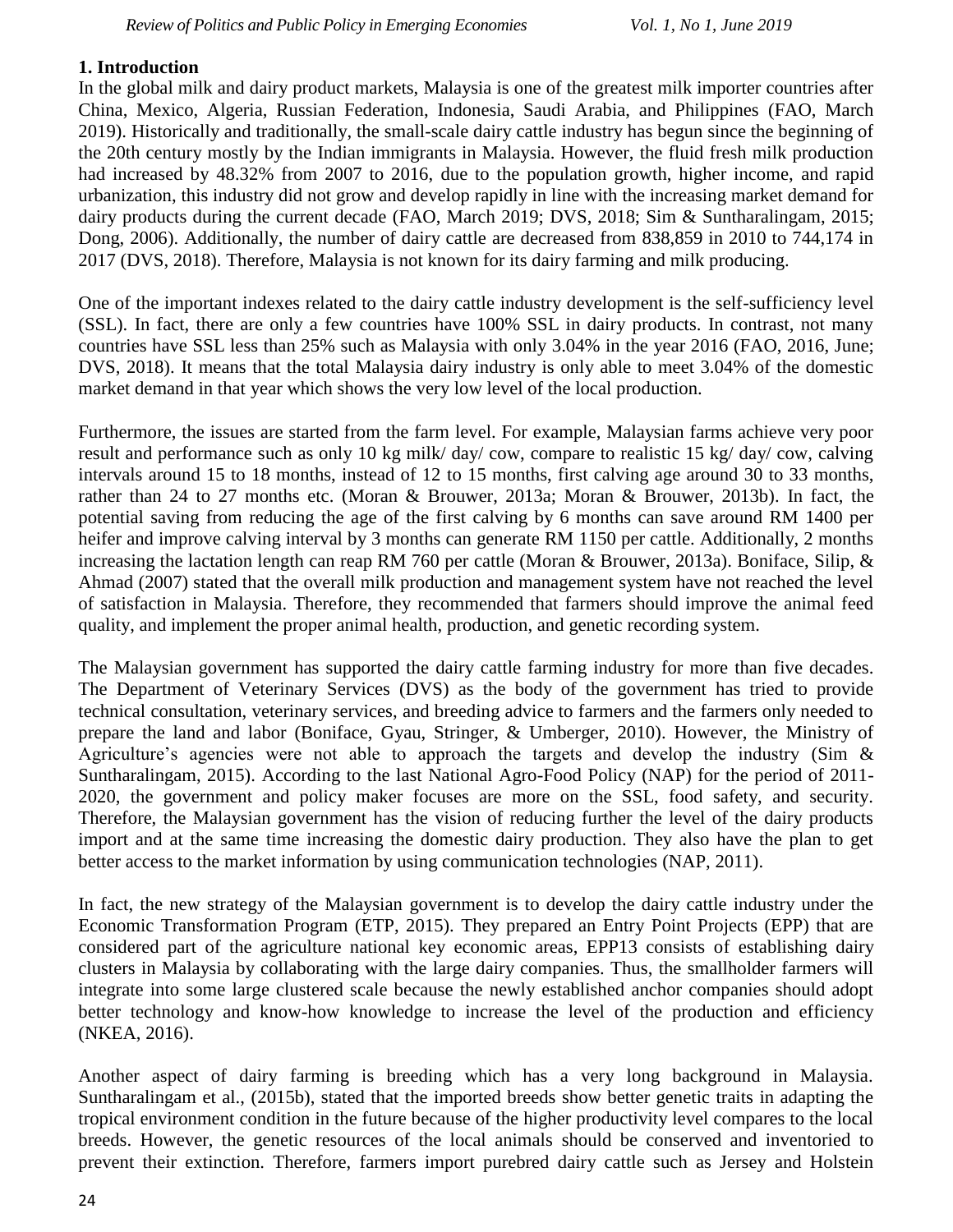Friesian to improve the production level. Though, these purebreds could not simply adopt the tropical environment and need high tech and modern buildings and equipment.

Milk categorizes as a highly perishable product and should send to the market after production immediately. This condition makes limited marketing flexibility for the milk compared to other livestock products. During the past two decades, the Malaysian government has tried to develop the dairy supply chain system with large amounts of investment and projects such as establishing plenty of Milk Collection Centers (MCCs) to support small-scale farmers. In fact, most of the farmers prefer to sell their products to the government-run Dairy Cattle Industry Service Centers (PPIT), however, the contract between the farmers and the MCC does not prevent them to sell their milk to other buyers and they could choose the best option (Suhaimi, Mey, & Lansink, 2017; Boniface, Gyau, Stringer, & Umberger, 2010). Therefore, the farmers receive different prices depending on who is the buyer (Boniface, 2012).

There are many factors such as price, accessibility, and culture influencing the of the milk and dairy products consumption per capita between the countries and even among the people of a country. Generally, the people of the modern and industrial countries consume more milk and dairy products (EU:250.19, Australia: 249.82, New Zealand: 241.88, US: 227.02, and Canada: 218.18 kg milk equivalent (ME), average consumption per capita in year 2018) in comparison to the developing and poor countries. However, the milk consumption per capita in many countries cannot reach even 10% of this volume today. Also, the global average of the milk consumption per capita is 117 kg in year 2018 (CLAL, 2019; IFCN, 2018). Although the DVS statistic report shows that milk consumption per capita increased from 25.85 kg in year 2013 to 37.99 kg in year 2016 (DVS, 2018), the dairy product consumption is much lower than the world average in Malaysia.

Malaysian dairy industry has faced many different challenges during the last few decades until the current time. According to the literatures, some of the most important factors influencing the dairy cattle farming process and development in Malaysia are insufficient number and dispersed distribution of the pure imported dairy cattle, low level of the lactation of the dairy cattle among local and imported cows, low record of the reproductive and calving performance of the local and imported cattle, inconsistent supply of suitable quality feed, high feed cost, poor dairy farm management, tropical and inappropriate climate and environmental conditions, inadaptability of the imported animals to local environmental conditions, lack of skills workers, Lack of knowledge, skills, and training, low productivity, lack of proper farm infrastructure, poor technical support service providers such as Artificial Insemination (AI), high level of investment risk (Suntharalingam & Ahmad, 2015a; Suntharalingam, Shanmugavelu, Graff, & Nor, 2015b; Suntharalingam, et al., 2015c; Sim & Suntharalingam, 2015; Jeyabalan, 2010; Shanmugavelu & Azizan, 2006; Abdullah, et al., 2017). Moreover, all of the applied government plans, strategies, policies are designed for the short period of time and there is no comprehensive long-term development plan which covers all aspects and challenges of the industry with a clear direction and road map (Sim & Suntharalingam, 2015; Panandam & Raymond, 2005; Shanmugavelu & Azizan, 2006).

As mentioned, previous studies have covered various aspects of the dairy cattle industry development and different parts of the farming process such as milk production, animal breeding and animal feed in Malaysia. However, many of them are reported repeatedly similar problems of the industry with the inabilities to reach the set targets. In fact, there was no comprehensive research to find out the overall factors influencing dairy cattle farming and distinguish their impact level on industry development. Therefore, the main aim of this paper is to explore all factors influencing dairy cattle industry development in Malaysia and highlight the importance level of each. Moreover, the findings of this study provide a clear road map for all stakeholders of this industry such as farmers, technical service providers, inputs distributors and especially the policymakers and governments for their future development plans and projects.

## **2. Methodology**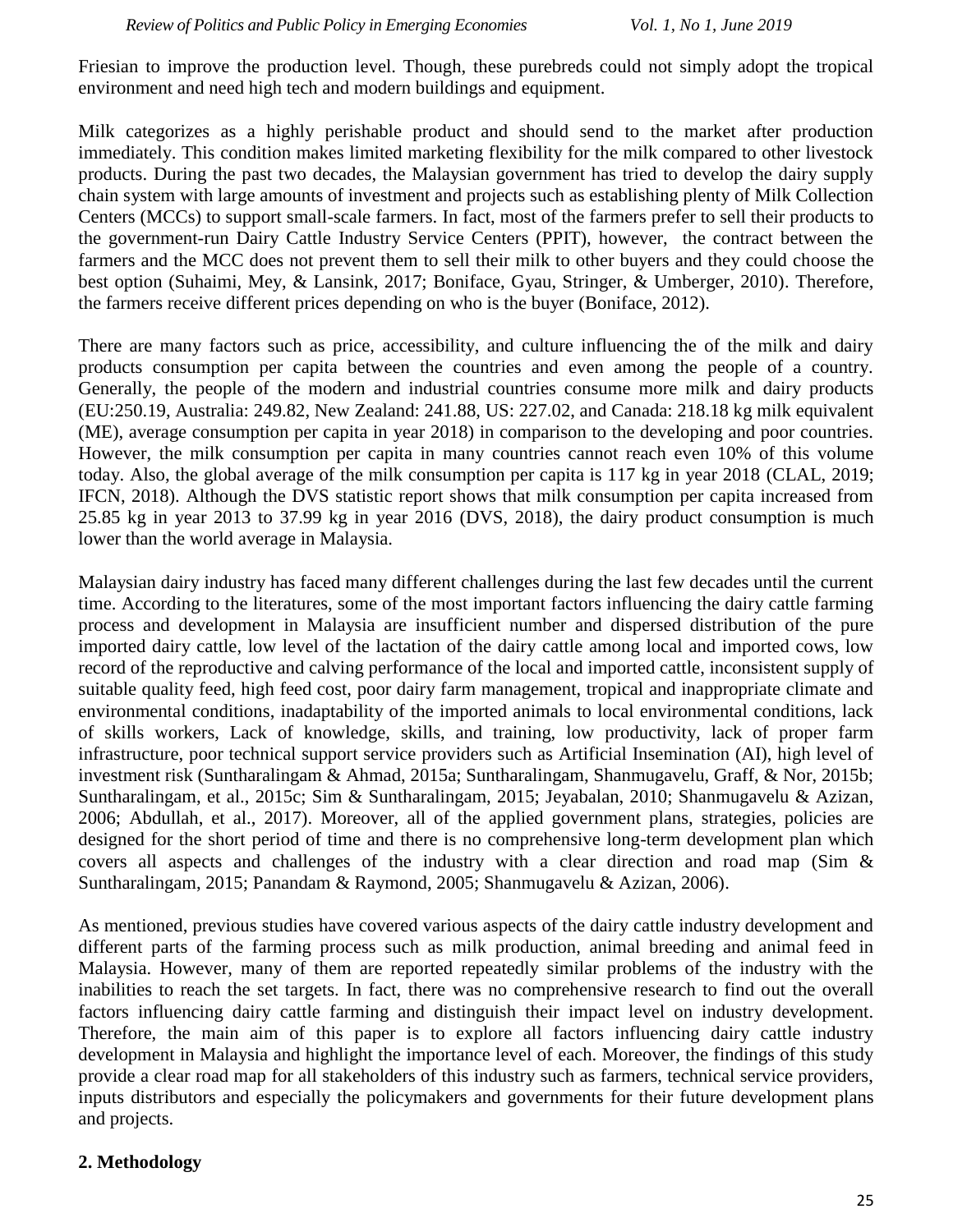This study employed the quantitative research method, utilizing the cross-sectional data collection. The measurement items have explored and extracted through qualitative research. Then, the original research instrument has drafted based on the findings in the qualitative approach and literature review. Then, the pretest was conducted through interviews with five experts who had an academic background and experience in dairy farming. Based on the pretest, the repeated items were removed, and the domains of some items have edited to avoid misinterpretation (Faghiri, Yusop, Othman, Krauss, & Mohamed, 2019). Next, Pilot-test has used to determine whether the instruments serve the aims for which it has been designed or whether further revisions and modifications are required based on the feedback received from the test (Maxfield & Earl, 2014; Sekaran & Roger, 2016). In this study, a pilot test was conducted among 31 respondents to measure the reliability of the questionnaire by employing the method of internal consistency. The values for Cronbach' Alpha (coefficient reliability) of the instrument have been greater than 0.797 in the pilot test. Therefore, all the constructs in the research instrument had internal consistency reliability in this study (Faghiri, Yusop, Othman, Krauss, & Mohamed, 2019).

The population of this research covers the whole stakeholders in the dairy cattle farming industry in Malaysia such as dairy cattle farmers, veterinaries, technical service providers, subsidiary industries, animal feed manufacturers, government departments, bank, and financial institutions. All participants should be involved in the dairy cattle industry directly and they should have the minimum one-year experience in the field of agriculture and dairy cattle farming industry. Table 1 shows the profile of the respondent of the questionnaire. According to table 1, among 114 participants, 34% were in the age range of 35 to 44, and around 30% in the range of 25-34. Additionally, 80.70% were male and, 51.76 % of them minimum had a university degree. More than 50% of them were Malay and work on the private farm.

| Age                                       | Number of Participants | Percentage |
|-------------------------------------------|------------------------|------------|
| 18-24                                     | 15                     | 13.16%     |
| $25 - 34$                                 | 34                     | 29.82%     |
| 35-44                                     | 39                     | 34.21%     |
| $45 - 54$                                 | 14                     | 12.28%     |
| 55-64                                     | 11                     | 9.65%      |
| 65<                                       | 1                      | 0.88%      |
| Gender                                    |                        |            |
| Male                                      | 92                     | 80.70%     |
| Female                                    | 22                     | 19.30%     |
| Level of Education                        |                        |            |
| <b>Primary School</b>                     | 1                      | 0.88%      |
| <b>Secondary School</b>                   | 23                     | 20.18%     |
| The technical institution, Polytechnic    | 31                     | 27.19%     |
| <b>University Degree</b>                  | 44                     | 38.60%     |
| Graduate Degree, Master, PhD              | 15                     | 13.16%     |
| Ethnic Background                         |                        |            |
| Malay                                     | 63                     | 55.26%     |
| Chinese                                   | 5                      | 4.39%      |
| Indian                                    | 45                     | 39.47%     |
| Kadazandusun                              |                        | 0.88%      |
| <b>Activity in Dairy Cattle Industry</b>  |                        |            |
| Government entity                         | 35                     | 30.43%     |
| Private Farm                              | 59                     | 51.30%     |
| University and training institute         | 15                     | 13.04%     |
| Vet clinic and Technical service provider | 6                      | 5.22%      |

**Table 1.** Respondent profile.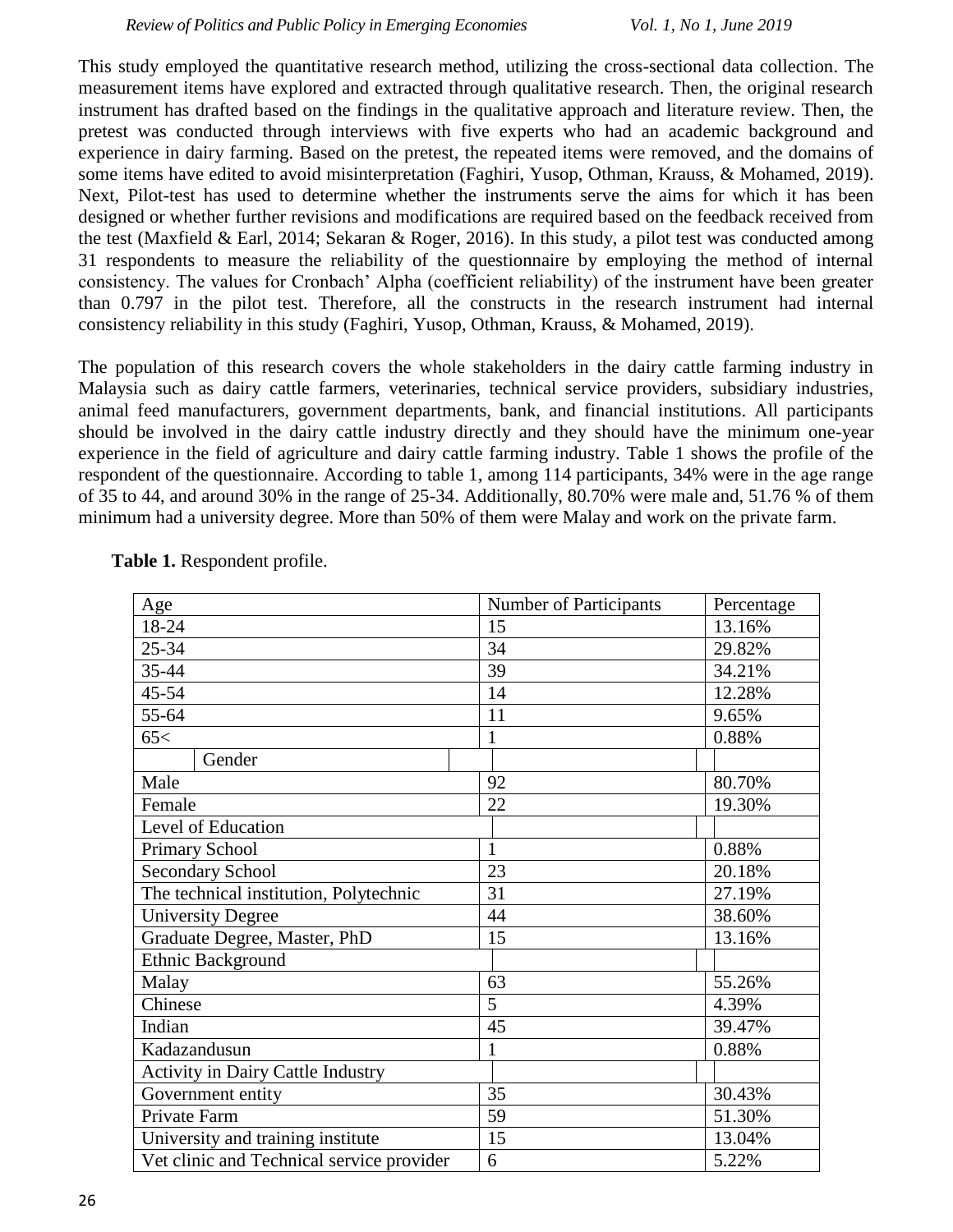The Structural Equation Modeling (SEM) is used for analysis to fulfill the objectives of the study. SEM methods have been used in many disciplines and have become an important method for analysis in scientific research (Byrne, 2010; Kline, 2005; Hair et al., 2010). For the purpose of the current study, the Partial Least Squares Structural Equation Modeling (PLS-SEM) and the computer software (Smart PLS 3) was used to test the acceptability of hypothetical statements (Marcoulides & Saunders, 2006). The reason for using PLS is predicting key target factors or identifying key 'driver' elements that are influencing dairy cattle farming in Malaysia and focusing on the most important ones. It also provides a high level of statistical power with small sample size. Further, PLS-SEM does not need a normal distribution assumption. This is an important point because the data for this study were collected from a population that does not have a normal distribution.

Moreover, Smart PLS 3 is a strong software that provides lots of analysis, algorithm tests which are necessary to evaluate the measurement and structural models such as Partial Least Squares (PLS) path modeling algorithm including consistent PLS (PLSc), Ordinary least squares regression based on sum scores, sample weighted data estimation, advanced bootstrapping options, discriminant validity testing using HTMT, and Hierarchical component models (second-order models). Hence, the most suitable software for this survey is the Smart PLS 3. (Ringle, Sven, & Jan-Michael, 2016; Chin, 1998b).

Reflective-formative Hierarchical component model (second-order models) have used in this research. Generally, Hierarchical model is characterized by (1) the number of levels (Rindskopf & Rose, 1988; Becker, Klein, & Wetzels, 2012) and (2) the relations (formative vs. reflective) between the latent variables (Edwards, 2001; Jarvis, MacKenzie, & Podsakoff, 2003; Ringle, Sarstedt, & Straub, 2012; Becker, Klein, & Wetzels, 2012; Wetzels, Odekerken-Schroder, & van Oppen, 2009). Normally, a higher order construct is the general concept for the Hierarchical model that characterizes the reflective or formative relationship with its lower order constructs. The reflective indicators reflect the effect of the latent variable. In fact, the reflective indicators should change when their latent variable or construct change because of the latent variable or construct form or caused by them. Thus, all the reflective indicators of a particular latent variable should be correlated positively (Bollen, 2011; Chin, 2010). In contrast, the formative indicators reflect the conditions under the latent variable. In fact, the formative indicators form or cause the construct or latent variable (Chin, 2010) and there is no direct relationship between the latent variable and formative indicators.

In this study, the reflective-formative second-order model used for accomplishing the aims of the research. It is the most suitable model for this research because the manifested variables (indicators) have a reflective relationship with their own construct (factors influencing the Dairy Cattle Industry). But these lower order constructs have the formative relationship with the higher order construct or dairy cattle industry development in Malaysia. As there is no observed variable for the higher order construct, the repeated indicator approach has been utilized. Becker et al. (2012), indicated that the repeated indicator approach is the best approach for reflective-formative hierarchical latent variables because it has the capability to take all of the homological networks and evaluate all constructs simultaneously. Thus, it delivers generally less biased outcomes, more reliable higher order construct score and more precise parameter estimates. Therefore, this approach is used in this study to estimate the relationship between the indicators and the lower and higher order constructs.

## **3. Results**

## 3.1. Exploratory Factor Analysis (EFA)

EFA (Exploratory Factor Analysis) is used as the measurement refinement and initial analysis method in this study. We applied both Kaiser-Meyer-Olkin (KMO) and Bartlett's Test of Sphericity methods to determine the appropriateness of the data for EFA. Table 2 shows the results of the KMO and Bartlett's Test of Sphericity.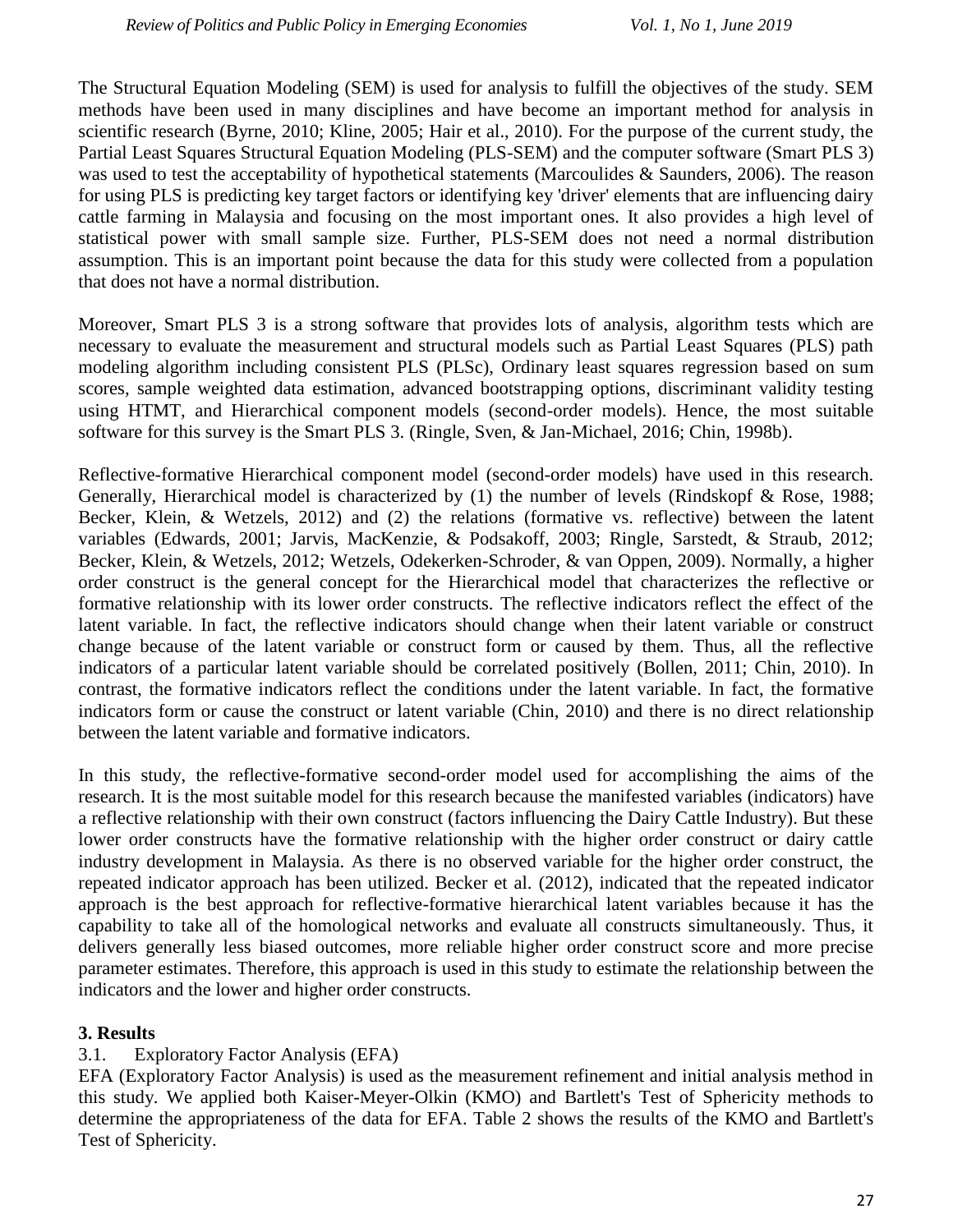#### Table 2. KMO and Bartlett's Test results.

| Kaiser-Meyer-Olkin Measure of Sampling Adequacy. (KMO) | $-919$             |          |
|--------------------------------------------------------|--------------------|----------|
| <b>Bartlett's Test of Sphericity</b>                   | Approx. Chi-Square | 3223.447 |
|                                                        | Df                 | 561      |
|                                                        | Sig.               | < 0.001  |

The KMO index range is between 0 to 1 of which 0.50 and greater is considered suitable data for EFA (Kaiser, 1970; Tabachnick & Fidell, 2012; Williams, Brown, & Onsman, 2010; Hair, Anderson, Tatham, & Black, 1995). The KMO index for this data is 0.919 that means the sample is adequate for EFA. The result of Bartlett's Test of Sphericity should be significant (p< .05) to prove the appropriability of the data set for EFA (Williams, Brown, & Onsman, 2010; Hair, Anderson, Tatham, & Black, 1995; Tabachnick & Fidell, 2012; Angrecka, Herbut, Nawalany, & Sokołowski, 2017). The P value for the collected data for this study was <0.001 which shows the significant level. Therefore, the sample was suitable for EFA because it satisfied in all tests and their requirements.

For criteria of determining factors extraction, the cumulative percentage of variance (criterion) was applied in this study. The results explained that 6 factors out of 34 questions have eigenvalues more than one with 70.37% cumulative variance. This implies that these 6 items explained 70.37% of the variance. Table 3 shows the result of the total variance explained for the set of the data.

|                        |        | <b>Extraction Sums of Squared Loadings</b> | <b>Rotation Sums of Squared Loadings</b> |       |          |            |
|------------------------|--------|--------------------------------------------|------------------------------------------|-------|----------|------------|
| <b>Component</b> Total |        | $%$ of                                     | Cumulative                               | Total | $%$ of   | Cumulative |
|                        |        | Variance                                   | $\%$                                     |       | Variance | %          |
|                        | 16.883 | 49.654                                     | 49.654                                   | 6.112 | 17.977   | 17.977     |
| $\overline{c}$         | 1.712  | 5.036                                      | 54.691                                   | 4.408 | 12.965   | 30.942     |
| $\overline{3}$         | 1.655  | 4.869                                      | 59.560                                   | 4.239 | 12.469   | 43.411     |
| $\overline{A}$         | 1.420  | 4.178                                      | 63.738                                   | 3.321 | 9.769    | 53.180     |
| 5                      | 1.198  | 3.524                                      | 67.261                                   | 2.969 | 8.732    | 61.912     |
| 6                      | 1.058  | 3.112                                      | 70.373                                   | 2.877 | 8.461    | 70.373     |

**Table 3.** Total variance explained.

The next consideration for EFA is the rotation technique. The result of Orthogonal Varimax expressed the pattern for the questions that needed labeling and interpretation. Therefore, the questions of the research instrument were grouped according to the EFA's results and classified under major labels (domains). According to the findings there were 6 latent variables which were labeled as 1- Land, Climate and Logistic (LCL); 2- Feed and Breed (FB); 3- Knowledge (KN); 4- Human Resource (HR); 5- Industry Business Environment (IE); and 6- Government (G). Table 4 shows the rotated component matrix with the labels and the content of the question for each individual item.

| Table 4. Rotated component matrix with the labels. |  |  |  |
|----------------------------------------------------|--|--|--|
|----------------------------------------------------|--|--|--|

| suons<br>$\sim$<br>. .<br>—<br>- | Labe -<br>content<br><b>.</b> |
|----------------------------------|-------------------------------|
|----------------------------------|-------------------------------|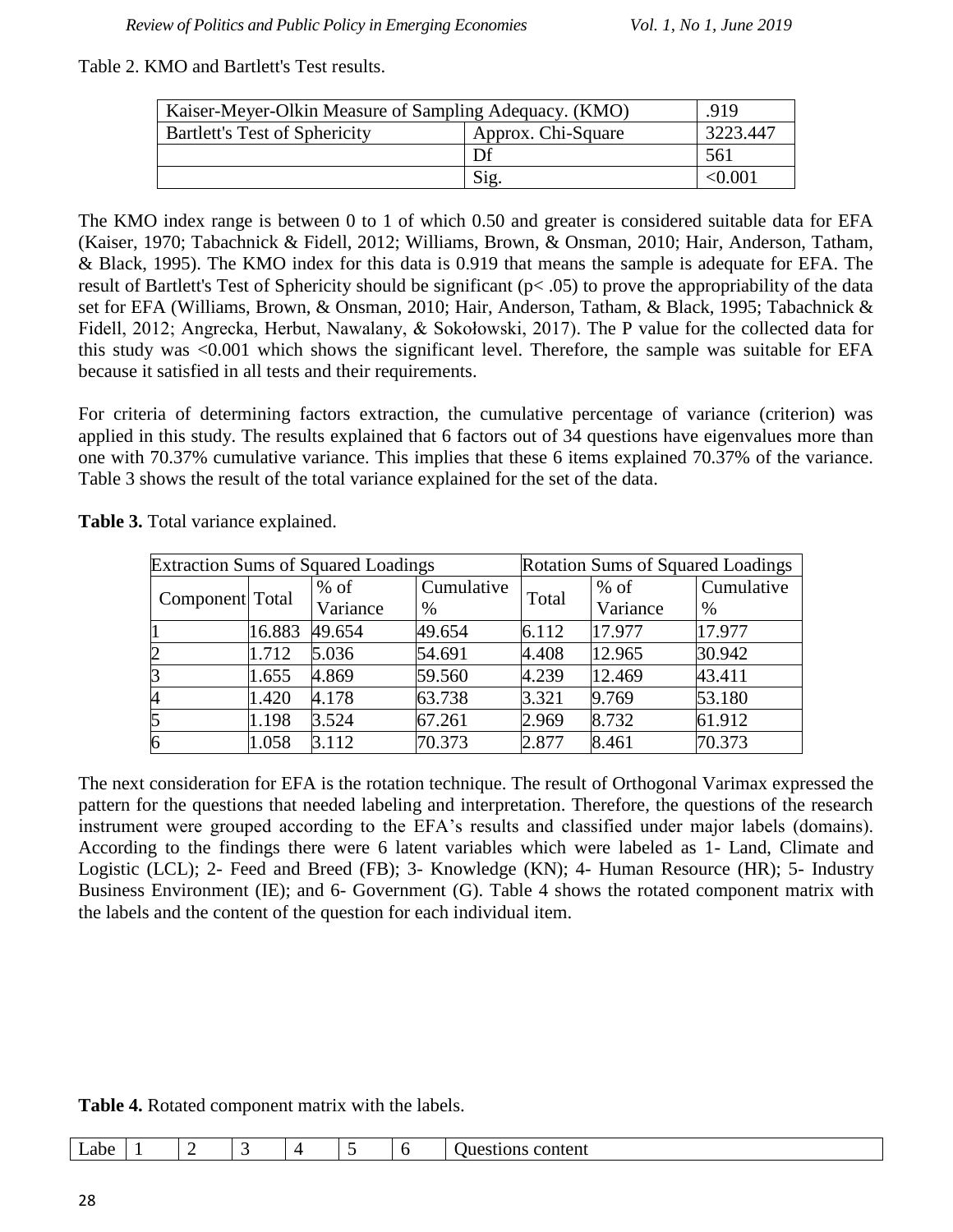| $\mathbf{l}$    |                        |                        |                        |                        |                                                               |
|-----------------|------------------------|------------------------|------------------------|------------------------|---------------------------------------------------------------|
| <b>LCL</b>      | 0.79<br>7              |                        |                        |                        | Cost-Land for planting the grass                              |
| <b>LCL</b><br>2 | 0.78<br>9              |                        |                        |                        | Cost-Land for building the farm                               |
| <b>LCL</b><br>3 | 0.73<br>8              |                        |                        |                        | Access-Land for building the farm                             |
| <b>LCL</b><br>4 | 0.72<br>5              |                        |                        |                        | Access-Land for planting the grass                            |
| <b>LCL</b><br>5 | 0.70<br>8              |                        |                        |                        | Land for planting the grass                                   |
| <b>LCL</b><br>6 | 0.63<br>5              |                        |                        |                        | Land for building the farm                                    |
| <b>LCL</b><br>7 | 0.53<br>$\overline{4}$ |                        |                        |                        | Climate                                                       |
| <b>LCL</b><br>8 | 0.53<br>$\overline{2}$ |                        |                        |                        | Cost-Logistics and transportation                             |
| <b>LCL</b><br>9 | 0.49<br>$\overline{2}$ |                        |                        |                        | Logistics and transportation                                  |
| FB1             |                        | 0.70<br>5              |                        |                        | Animal feed (concentrate)                                     |
| FB <sub>2</sub> |                        | 0.70<br>5              |                        |                        | Access-Animal feed (concentrate)                              |
| FB <sub>3</sub> |                        | 0.62                   |                        |                        | Cost-Good cow breed                                           |
| FB4             |                        | 0.60<br>7              |                        |                        | Cost-Animal feed (concentrate)                                |
| FB5             |                        | 0.58<br>3              |                        |                        | Animal feed (grass)                                           |
| FB <sub>6</sub> |                        | 0.56<br>$\overline{c}$ |                        |                        | Cow Breed                                                     |
| KN1             |                        |                        | 0.72<br>$\overline{2}$ |                        | Access-knowledge of farming                                   |
| KN <sub>2</sub> |                        |                        | 0.66<br>$\overline{4}$ |                        | Farm management system and KPI (Key Performance<br>Indicator) |
| KN <sub>3</sub> |                        |                        | 0.64<br>5              |                        | Farm building design                                          |
| KN4             |                        |                        | 0.62<br>3              |                        | knowledge of farming                                          |
| KN <sub>5</sub> |                        |                        | 0.45<br>7              |                        | Qualification of the farming applicant                        |
| HR1             |                        |                        |                        |                        | Access- Vet clinic services                                   |
| HR <sub>2</sub> |                        |                        |                        | 0.75<br>3              | Vet clinic services                                           |
| HR <sub>3</sub> |                        |                        |                        | 0.67<br>8              | Access-Technical service provider                             |
| HR4             |                        |                        |                        | 0.62<br>9              | technical service provider                                    |
| HR5             |                        |                        |                        | 0.60<br>$\overline{4}$ | farm manager                                                  |
| HR6             |                        |                        |                        | 0.51                   | Skilled worker                                                |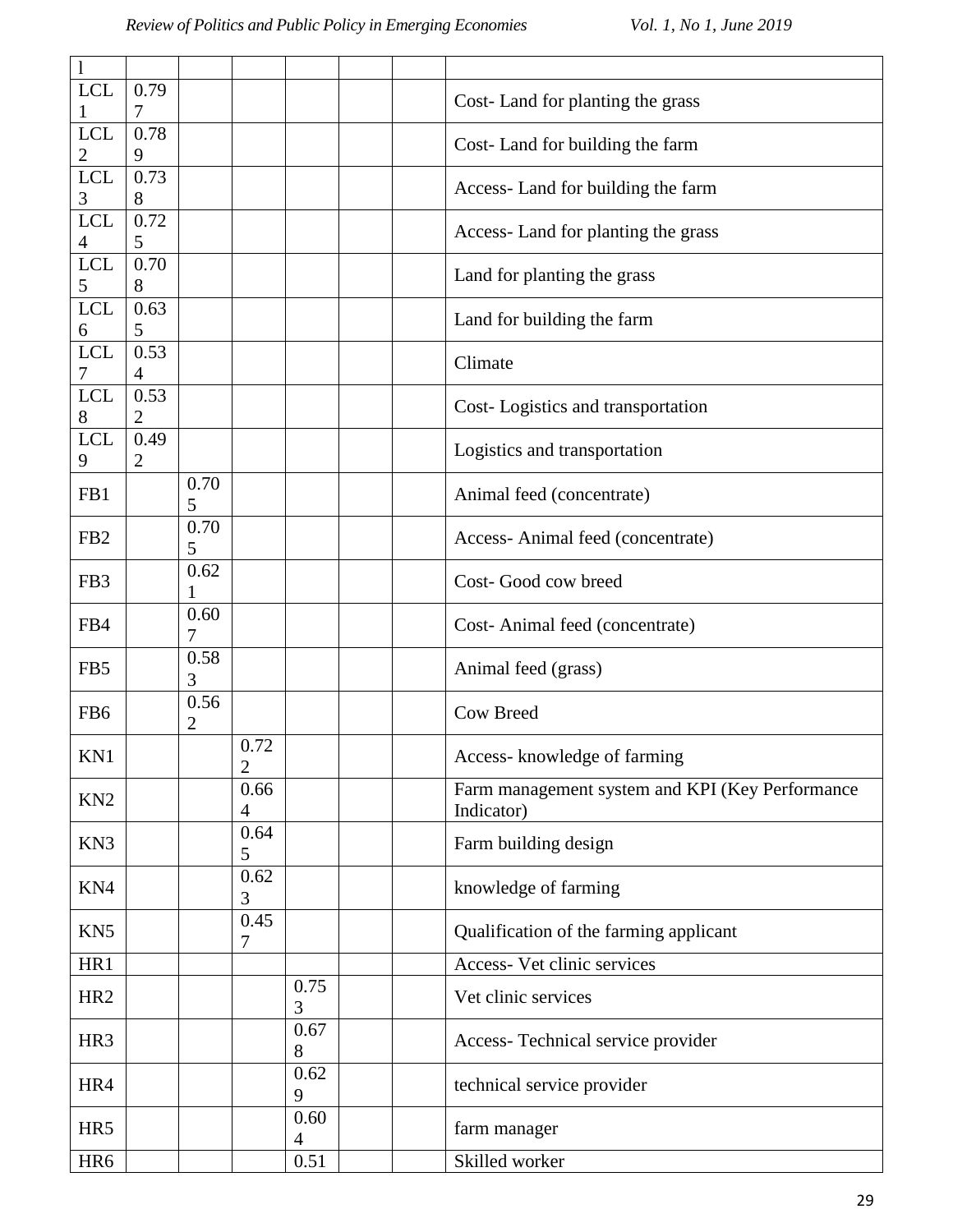|                 |  | 5 |           |                        |                                              |
|-----------------|--|---|-----------|------------------------|----------------------------------------------|
| IE1             |  |   | 0.75<br>6 |                        | Cow festival                                 |
| IE <sub>2</sub> |  |   | 0.69<br>8 |                        | Milk price rivalry                           |
| IE <sub>3</sub> |  |   | 0.67<br>3 |                        | Farm organization chart and job distribution |
| IE4             |  |   | 0.49<br>4 |                        | Control the import policies                  |
| G <sub>1</sub>  |  |   |           | 0.72<br>5              | Capital resources                            |
| G2              |  |   |           | 0.62<br>$\overline{4}$ | <b>Access-Capital resources</b>              |
| G <sub>3</sub>  |  |   |           | 0.52<br>6              | Development policies                         |
| G <sub>4</sub>  |  |   |           | 0.49<br>9              | Good production policies                     |

## **3.2 Measurement Model Analysis**

Measurement model analysis in Smart PLS consists of different analyses such as discriminant validity, internal consistency, and convergent validity. In fact, the discriminant validity methods use the empirical standards to suggest that a construct is unique in that model and the particular phenomenon is not characterized by other constructs (Hair, Hult, Ringle, & Sarstedt, 2017). For testing discriminant validity, Cross-Loadings Assessment method, Fornell, and Larcker criterion, and Heterotrait Monotrait (HTMT) criterion have been used in this study.

## **3.2.1 Cross-Loadings Assessment**

According to Hair et al. (2017), the outer loadings for indicators on a construct should have a higher value than all its cross-loadings with other constructs. Additionally, the cross-loading scores have to be different by 0.1 to prove the uniqueness and discriminant validity. The results showed that the cross-loading value of "Access-Vet clinic services" (HR1) was equal to 0.721 in its own construct while the values for other constructs were FB=  $0.664$ , G=  $0.679$ , IE=  $0.579$ , KN=  $0.710$ , and LCL=  $0.673$ . The comparison between the values displayed that the HR1 value of the cross loading for its own construct was higher than all of the values in other constructs. But the difference of this value was not more than 0.1 for the FB, G, KN, and LCL. Therefore, this indicator did not fully fill the requirement for discriminant validity and was removed from the items in this model. Another indicator that had a cross loading issue was "knowledge of farming" (KN4). The value of the KN4 cross-loading for KN construct was 0.824 while the value for G construct was 0.737. However, the cross-loading value for KN4 in KN construct was higher than the value in G construct by only 0.087. So, this item could not pass the discriminant validation minimum requirement condition. Therefore, this indicator is also removed from the items of this model. Table 5 demonstrates the indicators and cross loading results after removing the mentioned items.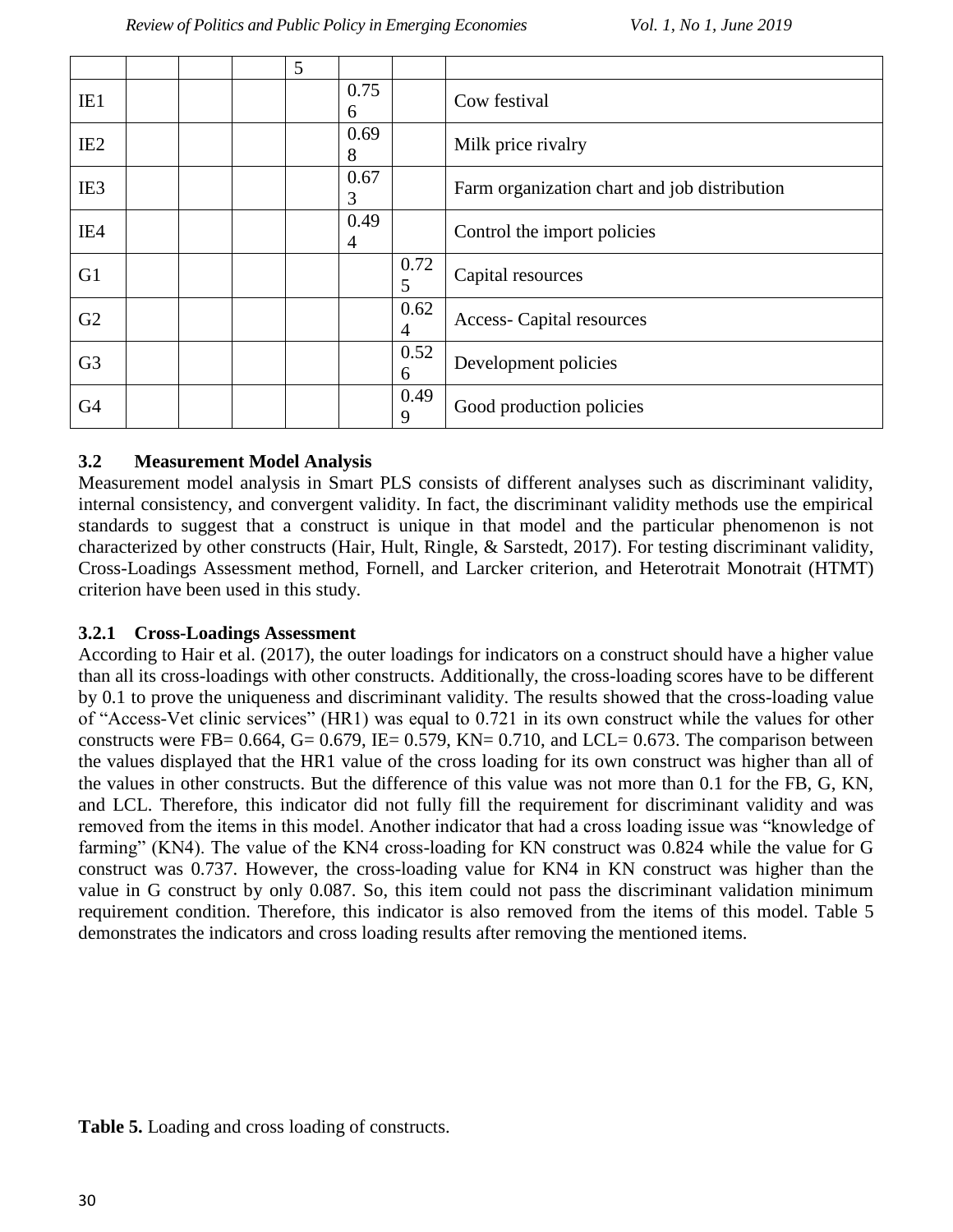| Indicator        | <b>FB</b> | G     | <b>HR</b> | IE    | KN    | <b>LCL</b> |
|------------------|-----------|-------|-----------|-------|-------|------------|
| FB1              | 0.863     | 0.543 | 0.597     | 0.472 | 0.704 | 0.632      |
| FB <sub>2</sub>  | 0.824     | 0.537 | 0.541     | 0.468 | 0.579 | 0.565      |
| FB <sub>3</sub>  | 0.749     | 0.455 | 0.470     | 0.453 | 0.487 | 0.528      |
| FB4              | 0.787     | 0.516 | 0.609     | 0.498 | 0.579 | 0.603      |
| FB5              | 0.856     | 0.610 | 0.634     | 0.473 | 0.606 | 0.758      |
| FB <sub>6</sub>  | 0.820     | 0.557 | 0.575     | 0.547 | 0.696 | 0.741      |
| G1               | 0.509     | 0.728 | 0.373     | 0.304 | 0.416 | 0.469      |
| G <sub>2</sub>   | 0.537     | 0.861 | 0.527     | 0.525 | 0.640 | 0.627      |
| G <sub>3</sub>   | 0.529     | 0.866 | 0.529     | 0.540 | 0.589 | 0.584      |
| G4               | 0.622     | 0.874 | 0.520     | 0.591 | 0.671 | 0.678      |
| HR <sub>2</sub>  | 0.513     | 0.345 | 0.770     | 0.402 | 0.440 | 0.489      |
| HR <sub>3</sub>  | 0.586     | 0.495 | 0.791     | 0.463 | 0.458 | 0.552      |
| HR4              | 0.454     | 0.390 | 0.746     | 0.475 | 0.330 | 0.481      |
| HR5              | 0.556     | 0.466 | 0.787     | 0.530 | 0.511 | 0.499      |
| HR <sub>6</sub>  | 0.599     | 0.564 | 0.793     | 0.526 | 0.626 | 0.651      |
| IE1              | 0.398     | 0.403 | 0.480     | 0.804 | 0.371 | 0.398      |
| IE <sub>2</sub>  | 0.372     | 0.455 | 0.473     | 0.759 | 0.485 | 0.446      |
| IE3              | 0.497     | 0.451 | 0.514     | 0.801 | 0.514 | 0.537      |
| IE4              | 0.552     | 0.537 | 0.451     | 0.739 | 0.416 | 0.559      |
| KN1              | 0.521     | 0.590 | 0.480     | 0.499 | 0.844 | 0.630      |
| KN <sub>2</sub>  | 0.606     | 0.586 | 0.432     | 0.440 | 0.825 | 0.530      |
| KN3              | 0.680     | 0.549 | 0.519     | 0.397 | 0.835 | 0.653      |
| KN <sub>5</sub>  | 0.645     | 0.586 | 0.587     | 0.559 | 0.779 | 0.676      |
| LCL1             | 0.677     | 0.590 | 0.570     | 0.484 | 0.600 | 0.876      |
| LCL <sub>2</sub> | 0.609     | 0.577 | 0.551     | 0.505 | 0.589 | 0.845      |
| LCL3             | 0.628     | 0.660 | 0.582     | 0.538 | 0.616 | 0.875      |
| LCL4             | 0.613     | 0.556 | 0.702     | 0.541 | 0.535 | 0.855      |
| LCL5             | 0.749     | 0.628 | 0.596     | 0.510 | 0.671 | 0.890      |
| LCL <sub>6</sub> | 0.590     | 0.596 | 0.641     | 0.542 | 0.697 | 0.837      |
| LCL7             | 0.637     | 0.488 | 0.465     | 0.448 | 0.625 | 0.702      |
| LCL <sub>8</sub> | 0.714     | 0.630 | 0.515     | 0.600 | 0.692 | 0.801      |
| LCL9             | 0.657     | 0.592 | 0.552     | 0.555 | 0.670 | 0.776      |

## **3.2.2 Fornell-Larcker Criterion**

This method is the second approach to examining the discriminant validity. It is based on a comparison between the square root of the Average Variance Extracted (AVE) and the latent variable correlation. A particular construct has discriminant validity when the square root of each construct's AVE is more than its maximum correlation value with any other construct. This means that a construct shares more variance with its own indicators than other constructs (Hair, Hult, Ringle, & Sarstedt, 2017). Based on the results exhibited in Table 6, the value of AVE for each construct is greater than its highest correlation value with other constructs. Hence, all of the constructs had adequate discriminant validity.

Table 6. Fornell-Larcker criterion results.

| ––<br>.<br>. .<br>ш<br><b></b><br>.<br>∼ | - | ---<br> | $-$<br>-- | <br>$\overline{111}$ | $-$<br>$\sim$ |
|------------------------------------------|---|---------|-----------|----------------------|---------------|
|------------------------------------------|---|---------|-----------|----------------------|---------------|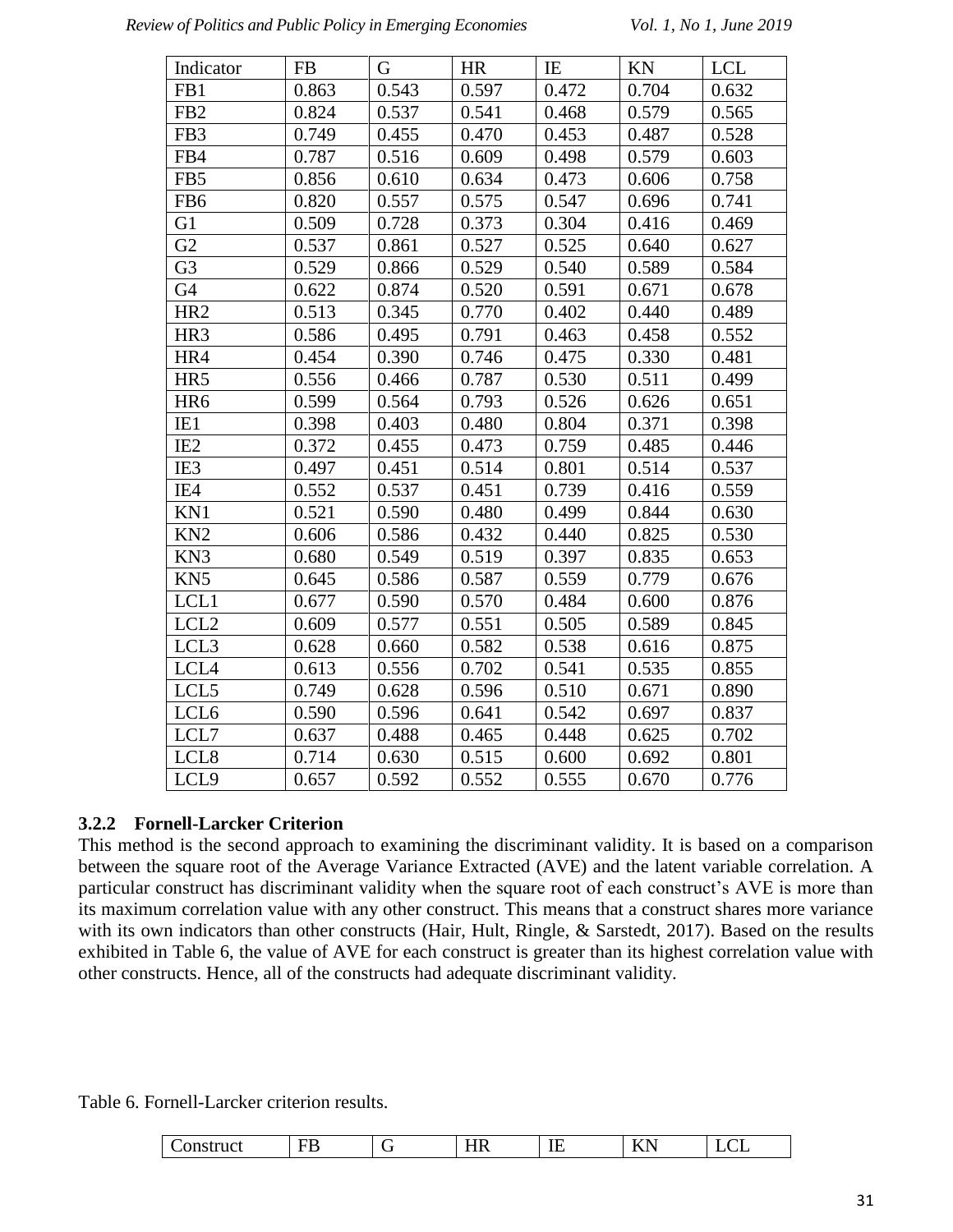| FB         | 0.817 |       |       |       |       |       |
|------------|-------|-------|-------|-------|-------|-------|
| G          | 0.659 | 0.834 |       |       |       |       |
| <b>HR</b>  | 0.702 | 0.590 | 0.778 |       |       |       |
| IE         | 0.594 | 0.600 | 0.619 | 0.776 |       |       |
| KN         | 0.749 | 0.704 | 0.619 | 0.579 | 0.821 |       |
| <b>LCL</b> | 0.787 | 0.713 | 0.694 | 0.633 | 0.762 | 0.831 |

## **3.2.3 HTMT Criterion**

Heterotrait Monotrait (HTMT) consists of between-trait correlations to the within-trait correlations ratio. This method estimates what the actual correlation between two constructs would be when they measured perfectly which states have disattenuated correlation (Hair, Hult, Ringle, & Sarstedt, 2017). Two constructs in a model with similar conceptual constructs have the discriminant validity when the value of the disattenuated correlation between them is less than 0.9 (Gold, Malhotra, & Segars, 2001; Hair, Hult, Ringle, & Sarstedt, 2017; Henseler, Ringle, & Sarstedt, 2015). Table 7 exhibits the results of the Heterotrait Monotrait (HTMT) Criterion. All values of the disattenuated correlation between constructs were less than 0.9. it means that all of the constructs had the discriminant validity.

| Construct  | <b>FB</b> |       | <b>HR</b> | IE    | KN    |
|------------|-----------|-------|-----------|-------|-------|
| G          | 0.749     |       |           |       |       |
| <b>HR</b>  | 0.799     | 0.682 |           |       |       |
| IE         | 0.699     | 0.715 | 0.761     |       |       |
| KN         | 0.854     | 0.821 | 0.720     | 0.708 |       |
| <b>LCL</b> | 0.848     | 0.788 | 0.773     | 0.729 | 0.854 |

**Table 7.** Heterotrait Monotrait (HTMT) Criterion.

#### **3.3 Structural Model Analysis**

This part contains examining the prediction capabilities of the model and the relationship among constructs.

## **3.3.1 Collinearity Validity**

Variance Inflation Factor (VIF) is the measuring method to evaluate the collinearity. In fact, it is the reciprocal of tolerance. A VIF value equal or lower than 5 indicates that there is no collinearity problem (Hair, Ringle, & Sarstedt, 2011; Hair, Hult, Ringle, & Sarstedt, 2017; O'Brien, 2007; Rogerson, 2001). The estimated VIF values for the items were between 1.365 to 4.563 in this study. Thus, all of them are lower than 5 and there was no potential for collinearity among the items in this study. Table 8 shows the VIF values for the data set of this study.

**Table 8.** Collinearity assessment for indicators.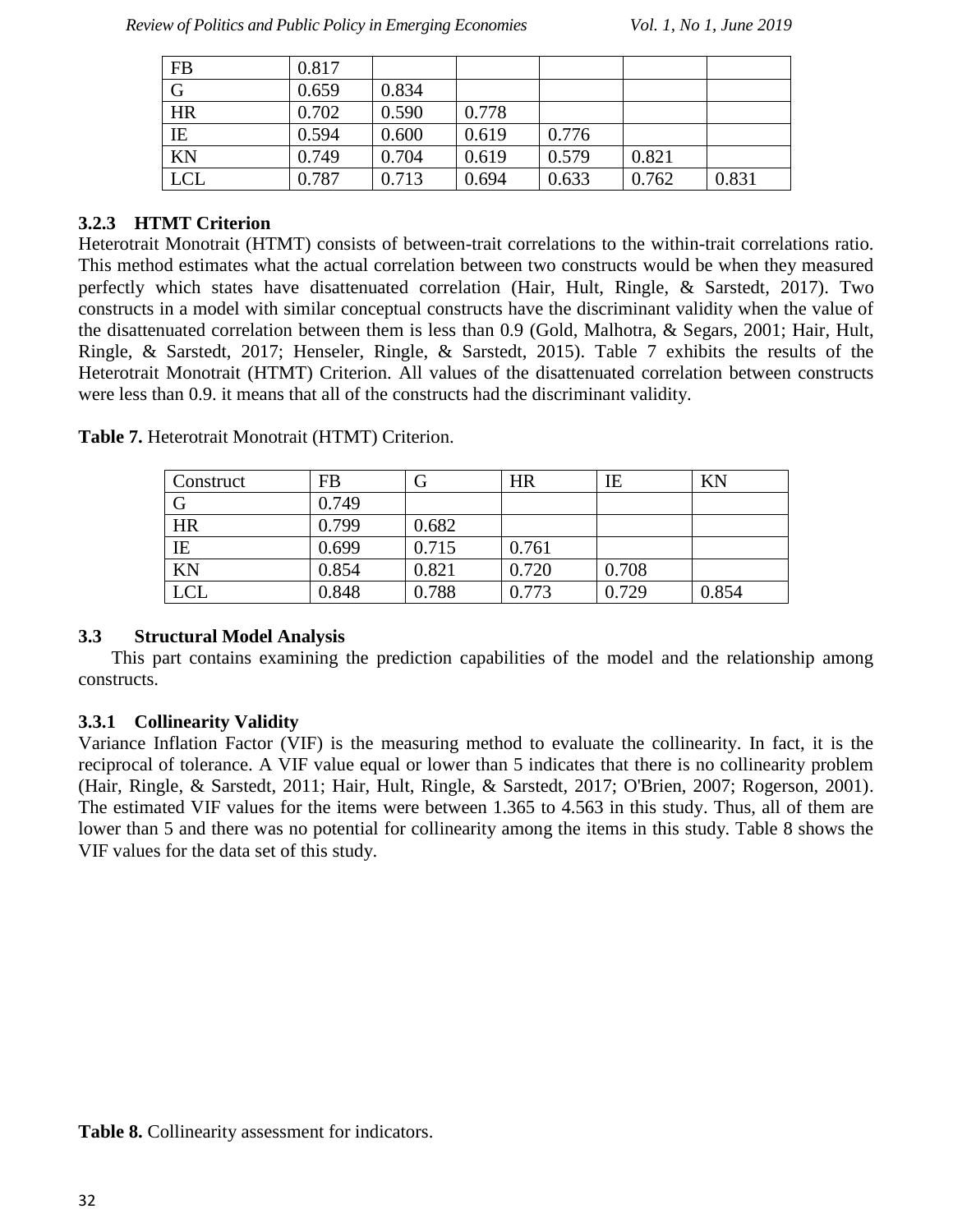| <b>Item</b>      | <b>VIF</b> | <b>Collinearity</b> |
|------------------|------------|---------------------|
|                  |            | (VIF < 5.0)         |
| FB1              | 2.817      | No collinearity     |
| FB <sub>2</sub>  | 2.453      | No collinearity     |
| FB3              | 1.954      | No collinearity     |
| FB4              | 2.109      | No collinearity     |
| FB5              | 2.724      | No collinearity     |
| FB <sub>6</sub>  | 2.386      | No collinearity     |
| G1               | 1.738      | No collinearity     |
| $\overline{G2}$  | 2.346      | No collinearity     |
| G <sub>3</sub>   | 2.731      | No collinearity     |
| G <sub>4</sub>   | 2.887      | No collinearity     |
| HR <sub>2</sub>  | 1.809      | No collinearity     |
| HR3              | 1.793      | No collinearity     |
| HR4              | 1.612      | No collinearity     |
| HR5              | 1.803      | No collinearity     |
| HR6              | 1.692      | No collinearity     |
| IE1              | 1.785      | No collinearity     |
| IE <sub>2</sub>  | 1.594      | No collinearity     |
| IE3              | 1.581      | No collinearity     |
| IE4              | 1.365      | No collinearity     |
| KN1              | 2.380      | No collinearity     |
| KN <sub>2</sub>  | 2.182      | No collinearity     |
| KN3              | 1.940      | No collinearity     |
| KN <sub>5</sub>  | 1.581      | No collinearity     |
| LCL1             | 4.563      | No collinearity     |
| LCL <sub>2</sub> | 3.604      | No collinearity     |
| LCL <sub>3</sub> | 4.092      | No collinearity     |
| LCL4             | 3.617      | No collinearity     |
| LCL5             | 3.791      | No collinearity     |
| LCL <sub>6</sub> | 3.164      | No collinearity     |
| LCL7             | 2.004      | No collinearity     |
| LCL8             | 2.572      | No collinearity     |
| LCL9             | 2.150      | No collinearity     |

## **3.3.2 Significant Outer Loads and The Effect of The Items**

In Outer Loadings, the high values of a construct demonstrate that the related indicators have much in common with the associated construct captured. The values of the outer loading are defined as the indicator reliability which all should be statistically significant. The rule of thumb for outer loading is that their values should be greater than 0.70 to be considered statistically significant for social science studies (Hair, Hult, Ringle, & Sarstedt, 2017; Hulland, 1999). According to the table 9, the values of all outer loadings in this study were greater than 0.7 and between 0.702 to 0.874 and all of them are statistically significant. Additionally, all path coefficients were significant because all P values were less than 0.01. the lowest coefficient interval 95% was 0.123 and the highest was 0.418 which means that in any condition and any other sampling from the same population of this study the direct effect will have not to exceed these values.

**Table 9.** Significant Outer Load for all Constructs.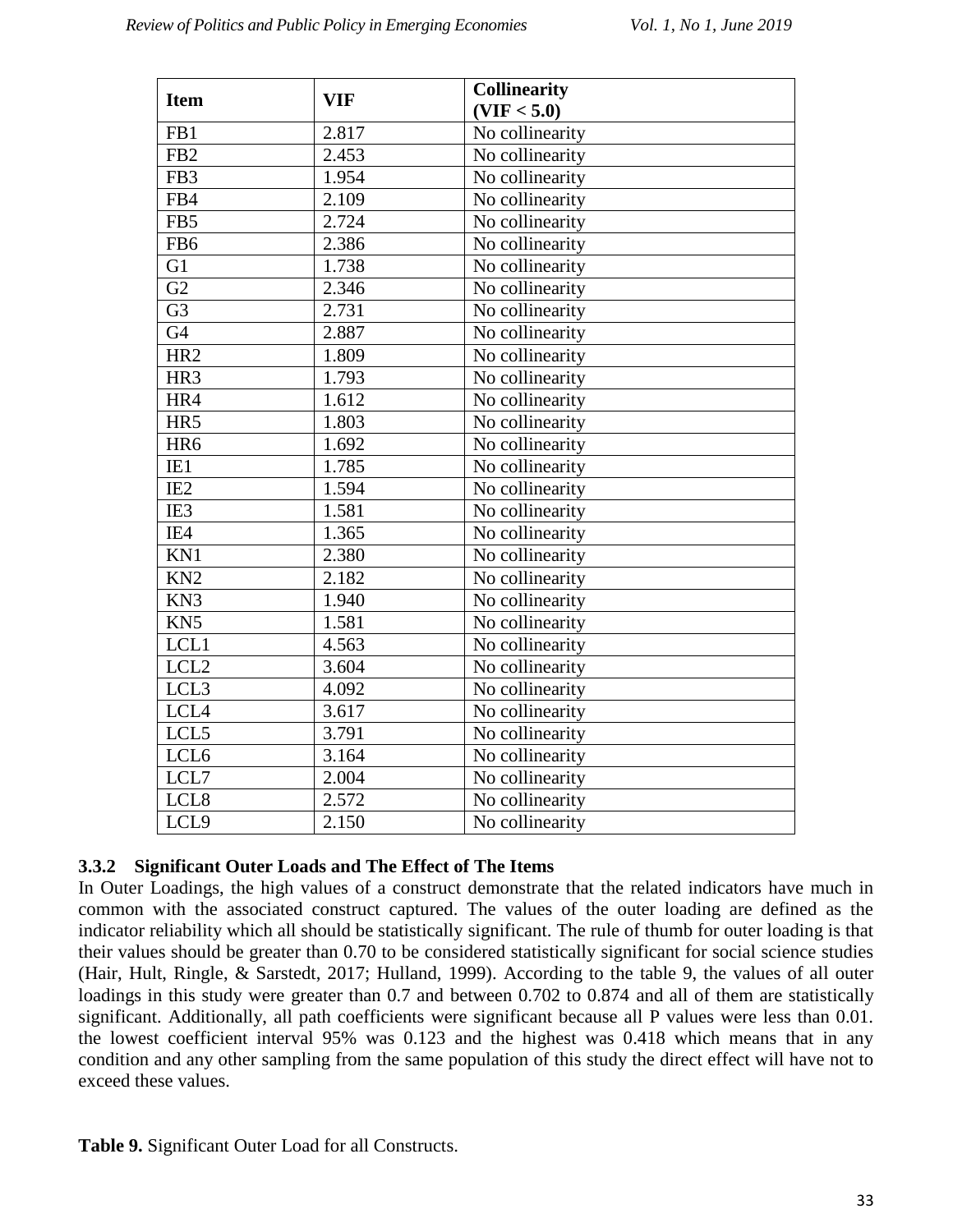| Item                                                                                                                                                                                       | Outer<br>Loading | SE        | T<br>Value | P<br>Value      | confidence<br>95%<br>(Lower) | interval | confidence<br>interval<br>95%<br>(Upper) | Statement                                             |
|--------------------------------------------------------------------------------------------------------------------------------------------------------------------------------------------|------------------|-----------|------------|-----------------|------------------------------|----------|------------------------------------------|-------------------------------------------------------|
| FB1 <fb< th=""><th>0.863</th><th>0.03<br/>5</th><th>24.349</th><th>&lt; 0.001</th><th>0.778</th><th></th><th>0.916</th><th>Animal feed (concentrate)</th></fb<>                            | 0.863            | 0.03<br>5 | 24.349     | < 0.001         | 0.778                        |          | 0.916                                    | Animal feed (concentrate)                             |
| FB5 <fb< th=""><th>0.856</th><th>0.03<br/>6</th><th>23.634</th><th>&lt; 0.001</th><th>0.771</th><th></th><th>0.911</th><th>Animal feed (grass)</th></fb<>                                  | 0.856            | 0.03<br>6 | 23.634     | < 0.001         | 0.771                        |          | 0.911                                    | Animal feed (grass)                                   |
| FB2 <fb< th=""><th>0.824</th><th>0.04<br/>3</th><th>19.144</th><th>&lt; 0.001</th><th>0.72</th><th></th><th>0.889</th><th>Access- Animal feed (concentrate)</th></fb<>                     | 0.824            | 0.04<br>3 | 19.144     | < 0.001         | 0.72                         |          | 0.889                                    | Access- Animal feed (concentrate)                     |
| FB6 <fb< th=""><th>0.820</th><th>0.04<br/>6</th><th>17.998</th><th>&lt; 0.001</th><th>0.713</th><th></th><th>0.89</th><th>Cow breed</th></fb<>                                             | 0.820            | 0.04<br>6 | 17.998     | < 0.001         | 0.713                        |          | 0.89                                     | Cow breed                                             |
| FB4 <fb< th=""><th>0.787</th><th>0.04</th><th>19.245</th><th>&lt; 0.001</th><th>0.697</th><th></th><th>0.859</th><th>Cost-Animal feed (concentrate)</th></fb<>                             | 0.787            | 0.04      | 19.245     | < 0.001         | 0.697                        |          | 0.859                                    | Cost-Animal feed (concentrate)                        |
| FB3 <fb< th=""><th>0.749</th><th>0.05<br/>3</th><th>14.061</th><th>&lt; 0.001</th><th> 0.63</th><th></th><th>0.841</th><th>Cost- Good cow breed</th></fb<>                                 | 0.749            | 0.05<br>3 | 14.061     | < 0.001         | 0.63                         |          | 0.841                                    | Cost- Good cow breed                                  |
| G4 < G                                                                                                                                                                                     | 0.874            | 0.02<br>9 | 30.224     | < 0.001         | 0.808                        |          | 0.920                                    | Good production policies                              |
| G3< G                                                                                                                                                                                      | 0.866            | 0.03<br>3 | 26.193     | < 0.001         | 0.786                        |          | 0.914                                    | Development policies                                  |
| G2 < G                                                                                                                                                                                     | 0.861            | 0.03<br>3 | 26.397     | < 0.001         | 0.782                        |          | 0.909                                    | Access- Capital resources                             |
| G1 < G                                                                                                                                                                                     | 0.728            | 0.07<br>7 | 9.396      | < 0.001         | 0.543                        |          | 0.843                                    | Capital resources                                     |
| HR6 <hr< th=""><td>0.793</td><td>0.04<br/>4</td><td>17.944</td><td>&lt; 0.001</td><td>0.69</td><td></td><td>0.86</td><td>Skilled worker</td></hr<>                                         | 0.793            | 0.04<br>4 | 17.944     | < 0.001         | 0.69                         |          | 0.86                                     | Skilled worker                                        |
| HR3 <hr< th=""><th>0.791</th><th>0.04<br/>9</th><th>16.121</th><th>&lt; 0.001</th><th>0.678</th><th></th><th>0.867</th><th>Access- Technical service provider</th></hr<>                   | 0.791            | 0.04<br>9 | 16.121     | < 0.001         | 0.678                        |          | 0.867                                    | Access- Technical service provider                    |
| HR5 <hr< th=""><th>0.787</th><th>0.05</th><th>15.746</th><th>&lt; 0.001</th><th>0.666</th><th></th><th>0.86</th><th>farm manager</th></hr<>                                                | 0.787            | 0.05      | 15.746     | < 0.001         | 0.666                        |          | 0.86                                     | farm manager                                          |
| HR2 <hr< th=""><td>0.77</td><td>0.05<br/>3</td><td>14.568</td><td>&lt; 0.001</td><td>0.648</td><td></td><td>0.851</td><td>Vet clinic services</td></hr<>                                   | 0.77             | 0.05<br>3 | 14.568     | < 0.001         | 0.648                        |          | 0.851                                    | Vet clinic services                                   |
| <b>HR4<hr< b=""></hr<></b>                                                                                                                                                                 | 0.746            | 0.06<br>7 | 11.198     | < 0.001         | 0.59                         |          | 0.851                                    | technical service provider                            |
| IE1 <ie< th=""><td>0.804</td><td>0.04<br/>6</td><td>17.313</td><td>&lt; 0.001</td><td>0.691</td><td></td><td>0.872</td><td>Cow festival</td></ie<>                                         | 0.804            | 0.04<br>6 | 17.313     | < 0.001         | 0.691                        |          | 0.872                                    | Cow festival                                          |
| IE3 <ie< th=""><td>0.804</td><td>0.05</td><td>16.05</td><td>&lt; 0.001</td><td>0.683</td><td></td><td>0.879</td><td>Farm organization chart<br/>and<br/>job<br/>distribution</td></ie<>    | 0.804            | 0.05      | 16.05      | < 0.001         | 0.683                        |          | 0.879                                    | Farm organization chart<br>and<br>job<br>distribution |
| IE2 <ie< th=""><td>0.804</td><td>0.05<br/>1</td><td>14.735</td><td><math>&lt; 0.001</math> 0.644</td><td></td><td></td><td>0.842</td><td>Milk price rivalry</td></ie<>                     | 0.804            | 0.05<br>1 | 14.735     | $< 0.001$ 0.644 |                              |          | 0.842                                    | Milk price rivalry                                    |
| IE4 <ie< th=""><td>0.804</td><td>0.06<br/>2</td><td>11.922</td><td>&lt; 0.001</td><td>0.599</td><td></td><td>0.839</td><td>Control the import policies</td></ie<>                          | 0.804            | 0.06<br>2 | 11.922     | < 0.001         | 0.599                        |          | 0.839                                    | Control the import policies                           |
| KN1 <kn< th=""><td>0.844</td><td>0.03<br/>8</td><td>22.395</td><td>&lt; 0.001</td><td>0.755</td><td></td><td>0.901</td><td>Access-knowledge of farming</td></kn<>                          | 0.844            | 0.03<br>8 | 22.395     | < 0.001         | 0.755                        |          | 0.901                                    | Access-knowledge of farming                           |
| KN3 <kn< th=""><td>0.835</td><td>0.05<br/>2</td><td>16.203</td><td>&lt; 0.001</td><td>0.701</td><td></td><td>0.903</td><td>Farm building design</td></kn<>                                 | 0.835            | 0.05<br>2 | 16.203     | < 0.001         | 0.701                        |          | 0.903                                    | Farm building design                                  |
| KN2 <kn< th=""><td>0.825</td><td>0.04</td><td>17.61</td><td>&lt; 0.001</td><td>0.709</td><td></td><td>0.889</td><td>Farm management system and KPI</td></kn<>                              | 0.825            | 0.04      | 17.61      | < 0.001         | 0.709                        |          | 0.889                                    | Farm management system and KPI                        |
| KN5 <kn< th=""><td>0.779</td><td>0.05<br/>3</td><td>14.672</td><td><math>&lt; 0.001</math> 0.651</td><td></td><td></td><td>0.863</td><td>Qualification of the farming applicant</td></kn<> | 0.779            | 0.05<br>3 | 14.672     | $< 0.001$ 0.651 |                              |          | 0.863                                    | Qualification of the farming applicant                |
| $LCL5 <$ I.C 0.89<br>L                                                                                                                                                                     |                  | 0.03<br>1 | 29.116     | < 0.001         | 0.813                        |          | 0.933                                    | Land for planting the grass                           |
| $LCLI < LC$ 0.876                                                                                                                                                                          |                  | 0.03<br>8 | 23.019     | $< 0.001$ 0.78  |                              |          | 0.928                                    | Cost-Land for planting the grass                      |
| $LCL3 < LC$ 0.875<br>L                                                                                                                                                                     |                  | 0.02<br>8 | 30.771     | < 0.001         | 0.811                        |          | 0.921                                    | Access- Land for building the farm                    |
| $LCL4 < LCl$ 0.855                                                                                                                                                                         |                  | 0.04<br>4 | 19.385     | $< 0.001$ 0.746 |                              |          | 0.917                                    | Access- Land for planting the grass                   |
| $LCL2 < LC$ 0.845                                                                                                                                                                          |                  | 0.04<br>1 | 20.81      | < 0.001         | 0.746                        |          | 0.905                                    | Cost- Land for building the farm                      |
| $LCL6 < LC$ 0.837<br>L                                                                                                                                                                     |                  | 0.05      | 16.608     | < 0.001         | 0.72                         |          | 0.914                                    | Land for building the farm                            |
| $LCL8 < LCl$ 0.801                                                                                                                                                                         |                  | 0.04<br>5 | 17.83      | < 0.001         | 0.695                        |          | 0.869                                    | Cost-Logistics and transportation                     |
| $LCL9 < LC$ 0.776                                                                                                                                                                          |                  | 0.05<br>3 | 14.658     | < 0.001         | 0.658                        |          | 0.864                                    | Logistics and transportation                          |
| LCL7 <lc 0.702<br="">L</lc>                                                                                                                                                                |                  | 0.07<br>9 | 8.837      | $< 0.001$ 0.52  |                              |          | 0.829                                    | Climate                                               |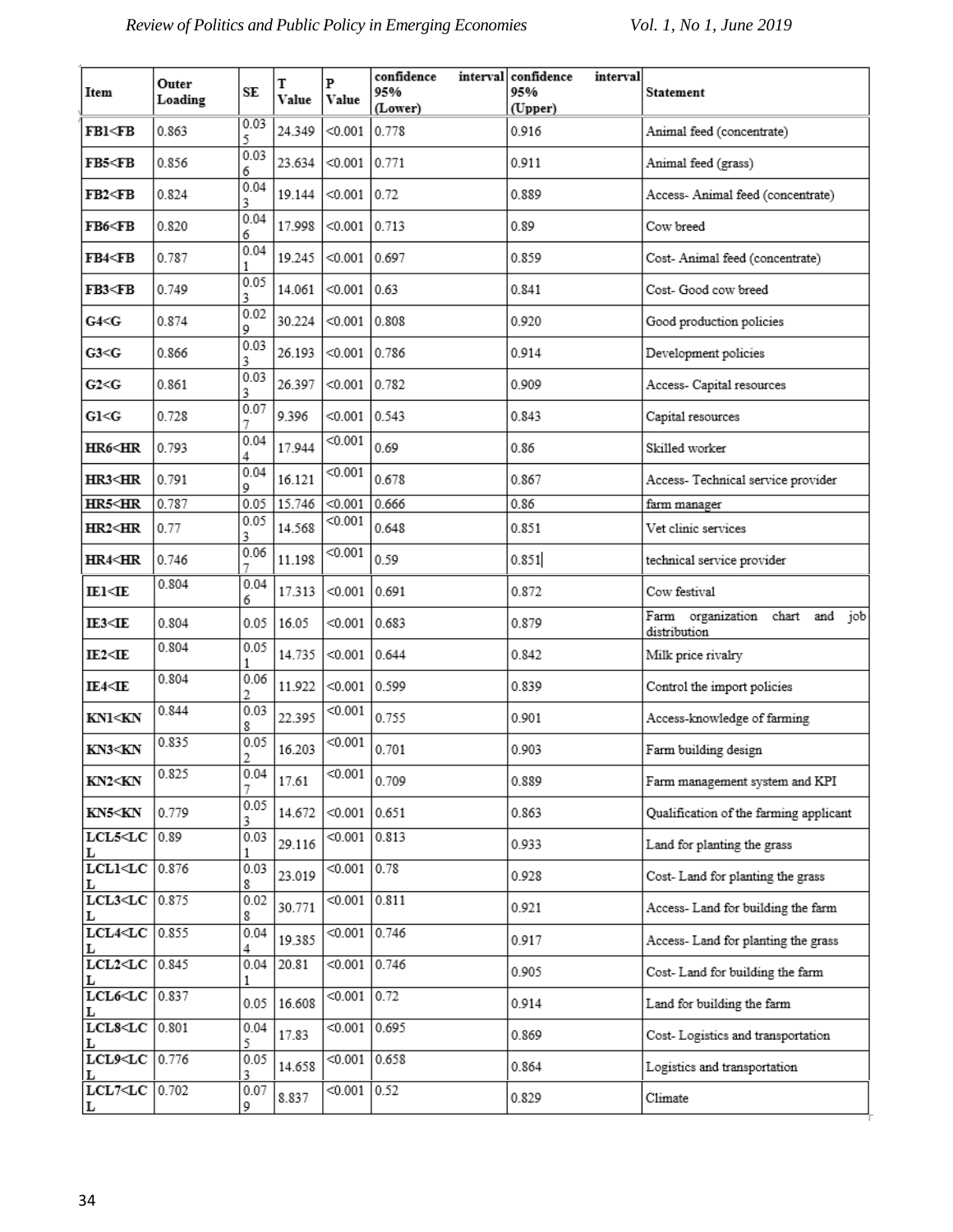### **3.3.3 Path Coefficients**

Before assessing the Path coefficient results, the structural model collinearity was examined for the constructs. As mentioned, the measuring method to evaluate the collinearity is the VIF. A VIF value equaling or lower than 5 indicates that there is no collinearity problem (Hair, Ringle, & Sarstedt, 2011; Hair, Hult, Ringle, & Sarstedt, 2017; O'Brien, 2007; Rogerson, 2001). Table 10 illustrates that the highest value of the VIF among all constructs is belonged to the LCL, with 3.765 which was lower than 5. Therefore, there was no potential of collinearity problem among the constructs in this study.

| Construct   | <b>VIF</b> | Collinearity<br>(VIF < 5.0) |
|-------------|------------|-----------------------------|
| <b>FB</b>   | 3.392      | No collinearity             |
| $\mathbf G$ | 2.470      | No collinearity             |
| <b>HR</b>   | 2.387      | No collinearity             |
| IE          | 1.978      | No collinearity             |
| KN          | 3.057      | No collinearity             |
| <b>LCL</b>  | 3.765      | No collinearity             |

**Table 10.** Collinearity assessment for constructs.

Figure 1 and table 11 displays the relationship between the lower order construct and the higher order construct. According to the findings, the most important factor in the dairy cattle industry development was LCL (Land, Climate and Logistic) with 0.368 direct effects. The second important aspect was FB (Feed and Breed) with 0.226 direct effects on DI (Dairy Cattle Industry Development). The HR (Human Resource) was the third important factor with 0.155 direct effects on DI. The KN (Knowledge) and G (Government) had a direct effect on DI with 0.146, and 0.143, respectively. The last but not the least aspect is the IE with 0.113 direct effects on DI. Additionally, all path coefficients were significant because all P values were less than 0.01. the lowest coefficient interval 95% was 0.123 and the highest was 0.418 which means that in any condition and any other sampling from the same population of this study the direct effect will have not to exceed these values.

|                     |               |           | T        | $\mathbf{P}$ | confidence interval | confidence interval |
|---------------------|---------------|-----------|----------|--------------|---------------------|---------------------|
| <b>PATH</b>         | Direct Effect | <b>SE</b> | Value    | Value        | 95%                 | 95%                 |
|                     | $(\beta)$     |           |          |              | (Lower)             | (Upper)             |
| $FB \rightarrow DI$ | 0.226         | 0.01      | 15.53    | < 0.00       | 0.201               | 0.258               |
|                     |               | 5         | 8        |              |                     |                     |
| $G \rightarrow DI$  | 0.143         | 0.01      | 12.10    | < 0.00       | 0.125               | 0.171               |
|                     |               |           | 8        |              |                     |                     |
| $HR \rightarrow DI$ | 0.155         | 0.01      | 15.28    | < 0.00       | 0.133               | 0.173               |
|                     |               | 0         | $\theta$ |              |                     |                     |
| $IE \rightarrow DI$ | 0.113         | 0.01      | 10.69    | < 0.00       | 0.092               | 0.135               |
|                     |               |           | 9        |              |                     |                     |
| $KN \rightarrow DI$ | 0.146         | 0.01      | 13.47    | < 0.00       | 0.123               | 0.166               |
|                     |               |           |          |              |                     |                     |
| $LCL$ ->            | 0.368         | 0.02      | 18.01    | < 0.00       | 0.337               | 0.418               |
| DI                  |               | $\theta$  | 9        |              |                     |                     |

**Table 11.** Path Coefficient.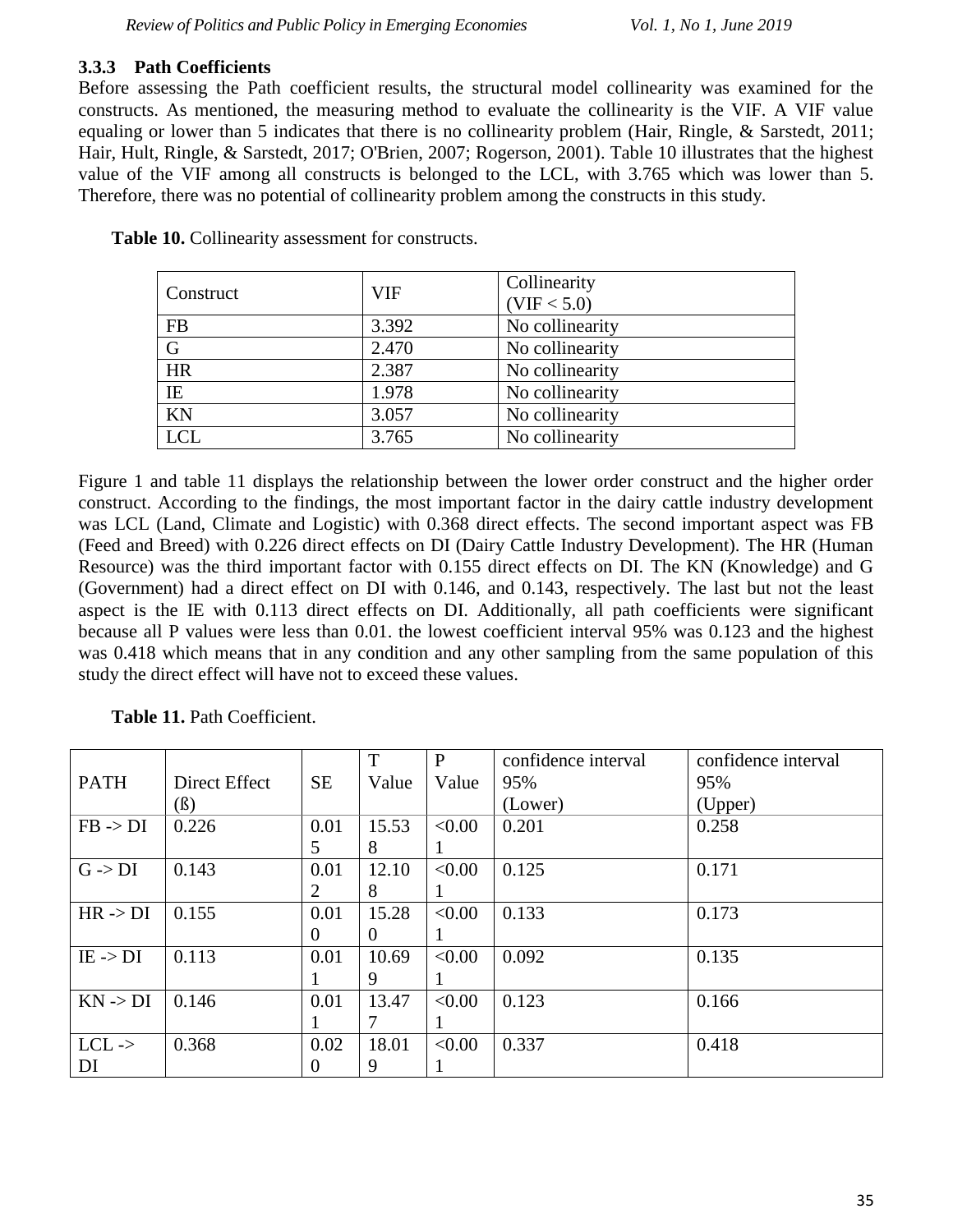

**Figure 1.** Illustration of indicator approach.

#### **4. Discussion**

Malaysian dairy industry still remains undeveloped because it has faced many different challenges during the last few decades (Sim & Suntharalingam, 2015). As mentioned, the previous studies only covered various aspects of the dairy cattle industry. However, this study tried to explore the overall factors influencing the dairy industry in Malaysia and highlight the impact of each on the industry. Additionally, the results can use in the future development plan as the guidance and roadmap by farmers, policymakers and governments and the rest of the industry stakeholders.

The findings (factors influencing dairy industry development) are categorized in several groups with different impact level and the effect of the items under each construct to the industry development. The most important group of factors was Land, Climate and Logistic. Additionally, the important items which they have the most effect on this construct respectively were land for planting the grass, cost of the land for planting the grass, access to the land for building the farm, access to the land for planting the grass, cost of the land for building the farm, land for building the farm, cost of the logistics and transportation, logistics and transportation in general, and climate. Truly, land has the main and basic role in the dairy cattle industry development. It is very difficult to find a proper piece of land with reasonable price for dairy farming and planting the grass in Malaysia. Additionally, logistic is one of the major issues mostly for the smallholder farmers because they cannot afford to buy the animal feed and other inputs in bulk (Faghiri, Yusop, Othman, Krauss, & Mohamed, 2019; Suntharalingam, Shanmugavelu, Graff, & Nor, 2015b; Sim & Suntharalingam, 2015). Therefore, the policymakers should find a solution to allocate adequate land to support the farmers and develop the dairy industry. Additionally, the new methods of agriculture such as vertical farming and hydroponic should propose by researchers to increase productivity per unit area of cultivated land. Climate condition is the next important challenge under this construct. In fact, the tropical climate has a negative impact on dairy cattle performance. Consequently, different types of cowsheds and their location, climate control building designs, materials, and equipment are innovated and used in dairy farms such as fog system, circulation fan, and full isolated close house barn around the world. (Lorenzo, et al., 2019; Abel & Reynoso-Palomar, 2019; Sachin & Gokhale, 2006;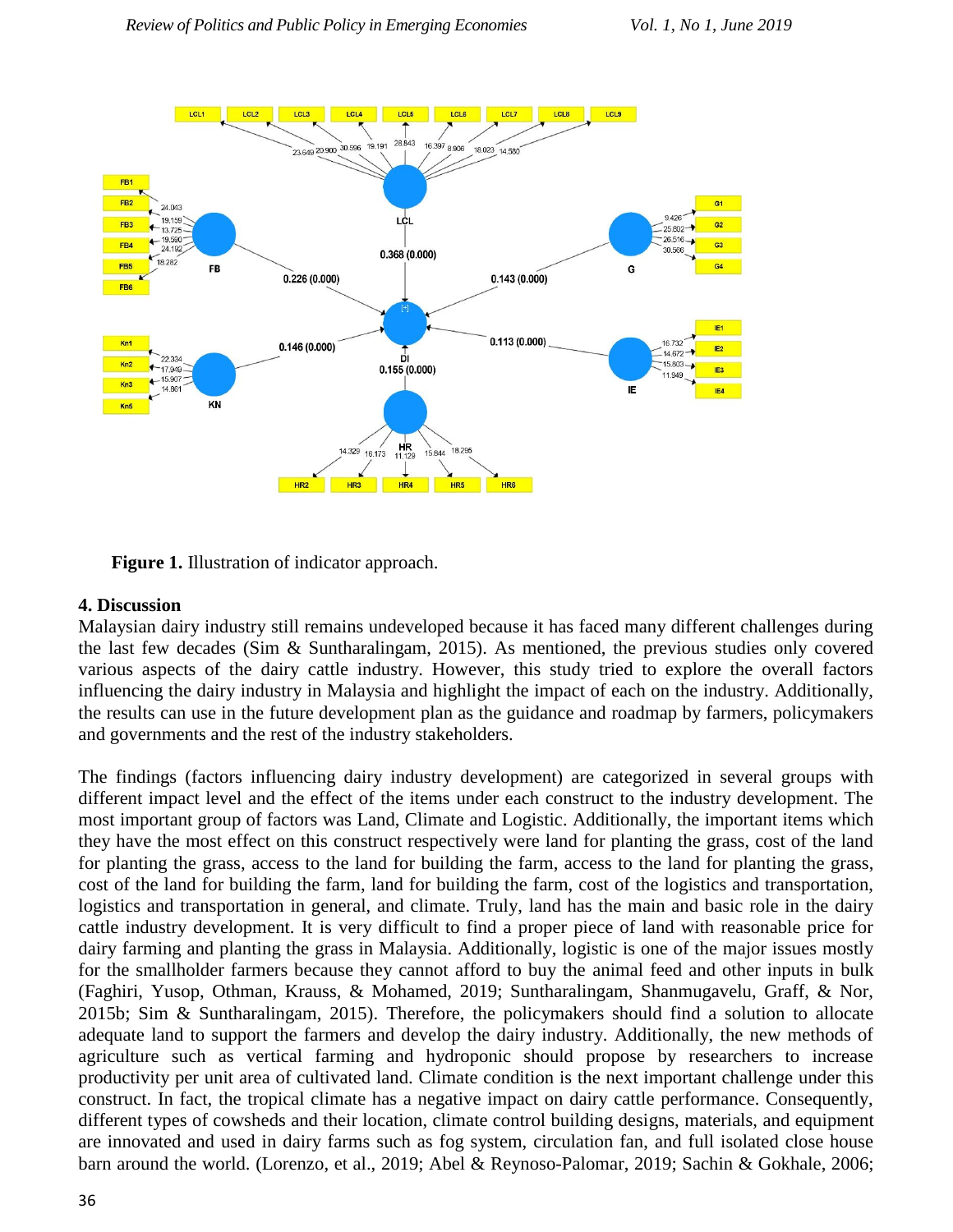Kinfe, Temple, Vaast, & Iglesias, 2019; Pinto, et al., 2019; Angrecka, Herbut, Nawalany, & Sokołowski, 2017). Therefore, the researchers could examine the different climate control systems and suggest the most practical climate control design and materials to the Malaysia government and farmers in the future.

The second important aspect of this study was Feed and Breed. Among all items in this construct, the animal feed (concentrate) had the highest effect on the industry development. The next items were animal feed (grass), access to the animal feed (concentrate), cow breed in general, cost of the animal feed (concentrate), and cost of the good and high-quality cow breed. Sim and Suntharalingam (2015) stated that the inconsistent access to good quality animal feed, the high price of quality feed, lack of proper feed management system, imported dairy cows with low reproduction performance and lactation capacity were the current challenges of the dairy cattle farming development in Malaysia. Future studies may apply on the role of the quality animal feed on the lactation and reproduction performance and try to provide appropriate feed management system with the aim of reducing the animal feed cost and increasing the efficiency and yield. Moreover, the areas such as genetics, crossbreeding, performance recording system, Artificial Insemination (AI) should cover by the researchers in the future.

Human Resource was the third important group for the development of the dairy cattle industry in Malaysia. According to the results, the most important aspect of this construct was skilled worker. The next important factors were Access to the technical service provider, farm manager, vet clinical services, and animal husbandry technical service provider respectively. Moreover, lack of proper human resources such as skilled worker, technical service has mentioned as one of the most important challenges of the dairy cattle industry in Malaysia in previous researches (Abdullah, et al., 2017; Sim & Suntharalingam, 2015; Moran, 2013). Therefore, the linkage between the researchers and farmers need to be strengthened due to the effective transfer of knowledge. In fact, the future studies topics would be about finding the proper ways of transferring the knowledge to the farmers to enhance their skills and support industry development.

The next important factor for developing the dairy industry is Government. In this construct, good production policies had the most effect and development policies, access to the capital resources, and capital resources in general had the next stronger effects' levels respectively. In fact, Malaysian government has supported the dairy cattle farming industry for more than five decades, while, they could not reach their targets and develop the industry (Boniface, Gyau, Stringer, & Umberger, 2010; Sim & Suntharalingam, 2015; NAP, 2011; ETP, 2015; Suhaimi, Mey, & Lansink, 2017). It was happened because of many reasons. The reasons for the failure of the government to develop the dairy industry and the loss of resources and forces can be the subject of future research. Additionally, the researchers should provide and suggest the academic and practical solutions to the DVS for developing this industry. The government also need to prepare and apply appropriate development policies based on the research and studies such as allocating the proper piece of land for dairy farming and planting the grass in the future.

One of the important constructs in this study was the Knowledge which covered the different aspects of the information in the dairy farming industry. The knowledge I general had the highest direct effect on dairy industry development in Malaysia. Respectively, access to the knowledge of farming, farm building design, farm management system and KPI (Key Performance Indicator), qualification of the farming applicant had the most effects on the dairy industry. Sim and Suntharalingam (2015) mentioned the importance of the knowledge in dairy cattle industry development and suggested to strengthen the communication linkages between researchers and farmers, workers and farm organizations for effective transfer of knowledge. Moreover, they emphasized the necessity of modern technology and design coupled with effective training plans to enhance farmers' skills and knowledge, resulting in the improved local dairy industry. In fact, the main issue is not the lack of knowledge since there are many veterinary schools, universities and veterinarians and animal scientists in Malaysia. The major problem is the gap between academics and farmers. Therefore, future studies incorporating the essential training materials and programs to provide a strong bond between researchers and farmers. These studies will facilitate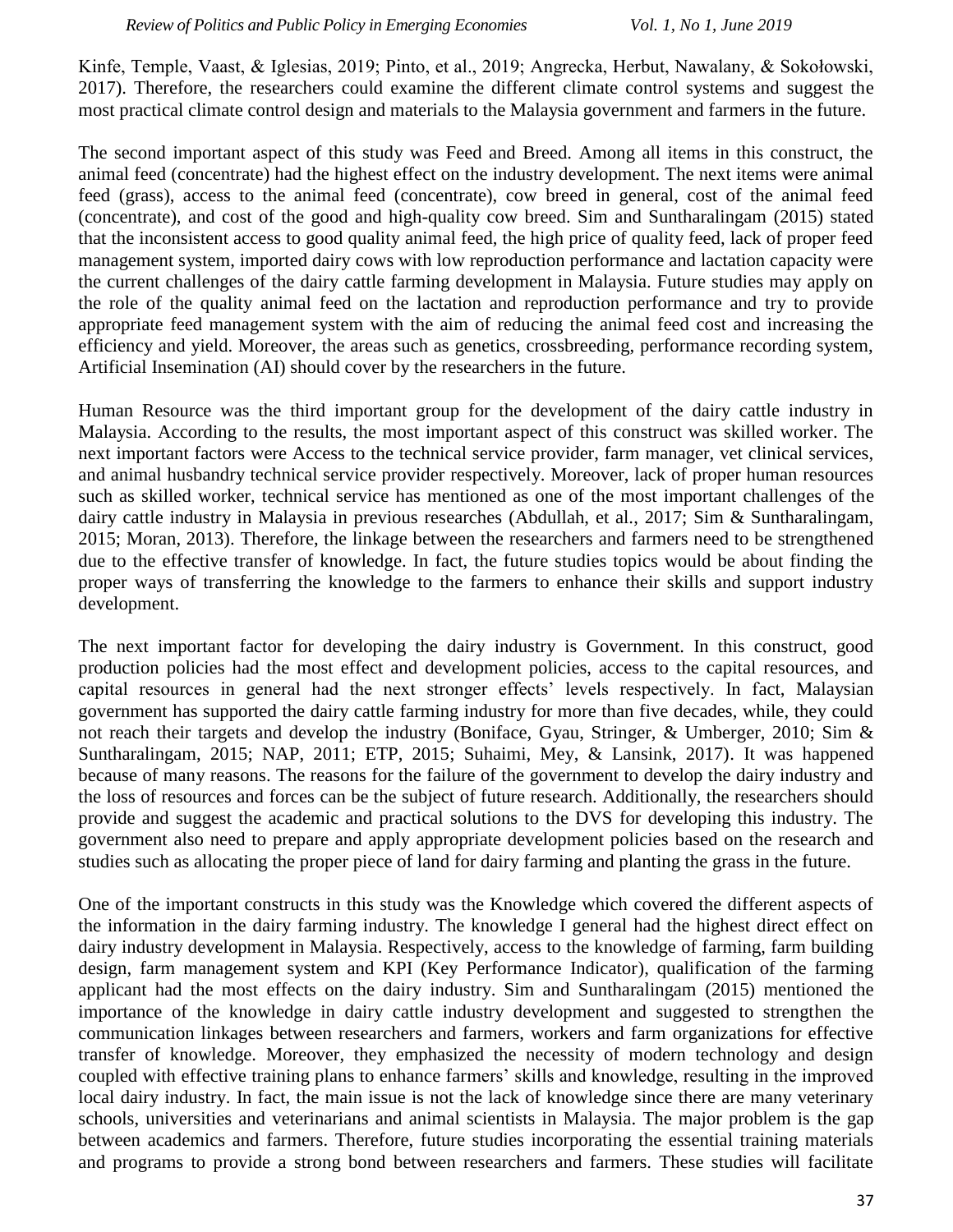knowledge transfer from universities and schools to dairy farms. Therefore, the farmers will have better access to the knowledge, modern farm design, farm management system and so on in the future.

Industry Environment is the last construct in this study which has the lowest effect on the dairy industry development in Malaysia; however, it contains significant items. The items cow festival, farm organization chart and job distribution, milk price rivalry system, and control the import policies have the most effect on the Industry development respectively. Actually, a large number of agricultural exhibitions and conferences are held annually in Malaysia such as Agri Malaysia, International Conference on Agricultural and Food Sciences (Agripace), International Conference on Agricultural and Biological science (ICABS), Livestock Malaysia, and Feeds & Livestock Malaysia (IMS, 2019; Expoglobe, 2019; 10times, 2019); however, they do not have tangible effect on the dairy industry developed. Additionally, most of the Malaysian dairy farms do not have a proper organization chart and job distribution. There is no milk price rivalry in Malaysia since the local production level is very low and the government has the only way to import dairy products to fulfill the local market demand (Faghiri, Yusop, Othman, Krauss, & Mohamed, 2019; Sim & Suntharalingam, 2015). In fact, the factors of this construct will be useful when the other mentioned problems are resolved, and the dairy industry is on the right growth path.

In conclusion, there are plenty of different challenges involved in the development of the dairy cattle industry in Malaysia. this study explored the overall factors influencing dairy cattle industry development in Malaysia and distinguished the importance level of them. The results of this study provide a comprehensive picture of the Malaysian dairy industry and a clear road map and guidance for the future dairy industry development plan in Malaysia. In fact, it is very important that all major players in the industry such as the government, farmers, schools and other supporting and related industries work more closely together and make an attempt to find the proper development plans and policies to address the explored challenges one by one and based on their impact level. The government can provide supportive policies to solve major issues such as land and so on. The farmers can create a Non-governmental organization (NGO), group and corporative entities to support one another and exchange the knowledge and experiences to improve the environment of the industry. The future research should cover the aspects of mentioned main factors and their subset items deeply to provide practical recommendations and solution for government and farmers.

Author Contributions: Conceptualization, Hamed Faghiri and Mohdshahwahid Hj Othman; Data curation, Hamed Faghiri; Formal analysis, Hamed Faghiri; Investigation, Hamed Faghiri; Methodology, Hamed Faghiri and Mohdshahwahid Hj Othman; Resources, Hamed Faghiri; Supervision, Zulkornain Yusop , Mohdshahwahid Hj Othman, Steven Eric Krauss and Zainalabidin Mohamed; Validation, Hamed Faghiri, Zulkornain Yusop , Mohdshahwahid Hj Othman, Steven Eric Krauss and Zainalabidin Mohamed; Writing – original draft, Hamed Faghiri; Writing – review & editing, Hamed Faghiri, Zulkornain Yusop and Steven Eric Krauss .

#### **Funding:**

This research received no external funding.

#### **Acknowledgments**:

The authors thank the Department of Veterinary Services Malaysia (DVS) and Mr. Amurthalingam Muthiah for their help in the data collection process, Dr. Mahmoud Danae for his support in data analysis of this research, and Alis Nerindo for his help for graphic design.

**Conflicts of Interest**: The authors declare no conflict of interest.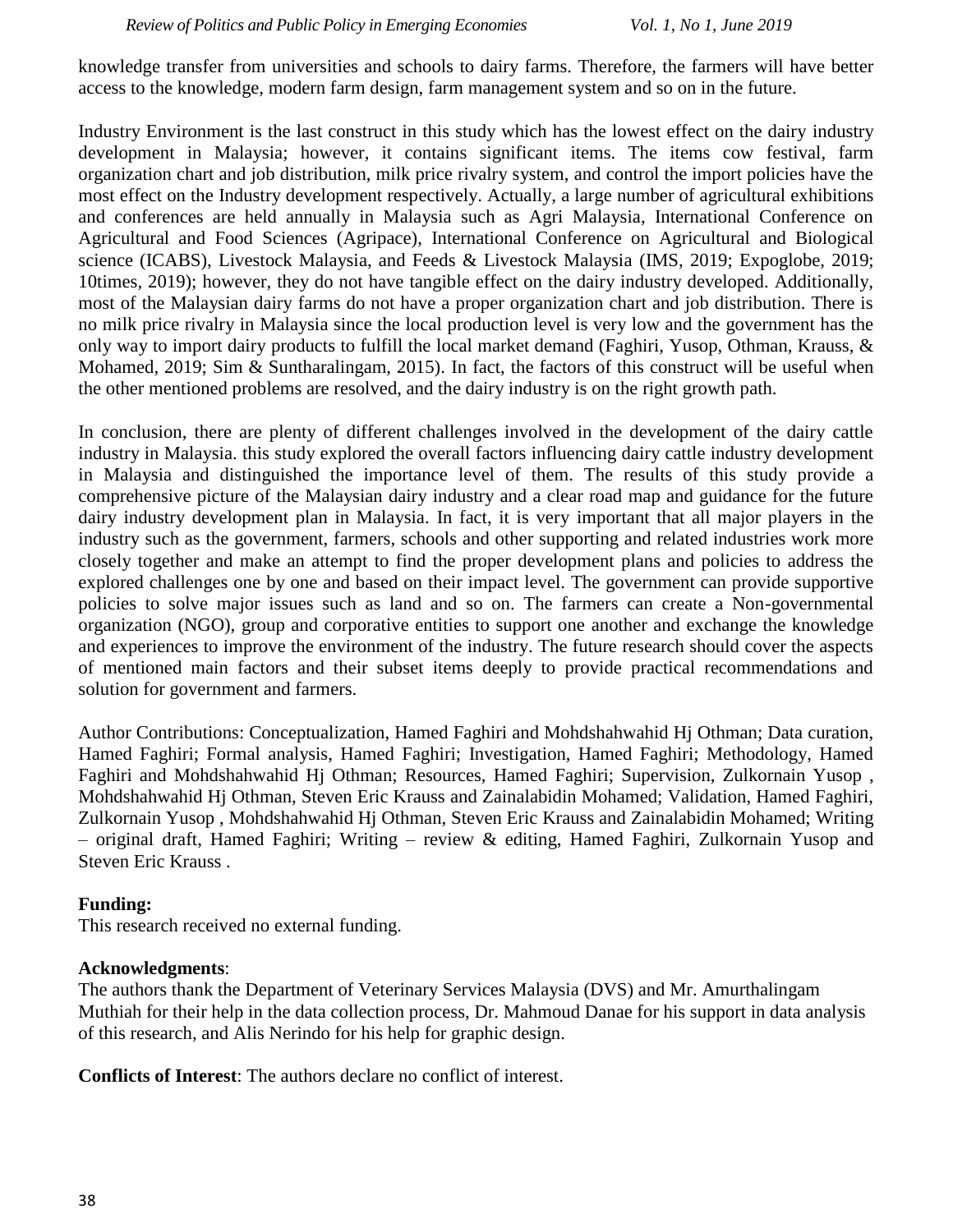#### **References**

- 10times. (2019). Agriculture & Forestry Events in Malaysia. Retrieved 5 23, 2019, from https://10times.com/malaysia/agriculture-forestry
- Abdullah, F. F., Sadiq, M. A., Abba, Y., Ropie, A. M., Mohammed, K., Chung, E. L., . . . Saharee, A. A. (2017). A Cross-Sectional Study on The Association Between Farmers' Awareness And Compliance on Herd Health Program Among Five Selected Dairy Cattle Farms in Selangor and Negeri Sembilan States, Malaysia. Malaysian Journal of Veterinary Research, 8, 1, 19-29. Retrieved from http://psasir.upm.edu.my/id/eprint/56567
- Abel, V.-M., & Reynoso-Palomar. (2019). High prevalence, potential economic impact, and risk factors of Fasciola hepatica in dairy herds in tropical, dry and temperate climate regions in Mexico. Acta tropica, 169-175. doi:10.1016/j.actatropica.2019.03.005
- Angrecka, S., Herbut, P., Nawalany, G., & Sokołowski, P. (2017). The impact of localization and barn type on insolation of sidewall stalls during summer. Journal of Ecological Engineering. 18 (4), 60- 66. doi:10.1111/j.2044-8317.1950.tb00285.x
- Becker, J. M., Klein, K., & Wetzels, M. (2012). Hierarchical latent variable models in PLS-SEM: guidelines for using reflective-formative type models. Long Range Planning, 45, 5-6, 359-394. doi:10.1016/j.lrp.2012.10.001
- Bollen, K. A. (2011). Evaluating effect, composite, and causal indicators in structural equation models. MIS Quarterly, 35, 2, 359-372. doi:10.2307/23044047
- Boniface, B. (2012). Producer relationships segmentation in Malaysia's milk supply chains. British Food Journal, 114, 1501–1516. doi:10.1108/00070701211263046
- Boniface, B., Gyau, A., Stringer, R., & Umberger, W. (2010). Building producer loyalty in Malaysia's fresh milk supply chain. Australasian Agribusiness Review, 18, 66-84. Retrieved from https://ageconsearch.umn.edu/record/114423
- Boniface, B., Silip, J. J., & Ahmad, A. H. (2007). Dairy cattle management: survey on dairy cattle lactation trend in Sabah. MPRA Paper No. 23781. Retrieved from https://mpra.ub.unimuenchen.de/id/eprint/23781
- Chin, W. W. (1998b). The partial least squares approach to structural equation modeling. In A. M. George, Modern Methods for Business Research (pp. 295-336). Mahwah, NJ: Lawrence Erlbaum Associates.
- Chin, W. W. (2010). How to write up and report PLS analyses. In V. E. Vinzi, W. W. Chin, J. Henseler, & H. Wang, Handbook of partial least squares: Concepts, methods, and applications (pp. 655- 690). Berlin: Springer. doi:10.1007/978-3-540-32827-8\_29
- CLAL. (2019, 4 10). Per capita Consumption. Retrieved 5 7, 2019, from CLAL.it: https://www.clal.it/en/?section=tabs\_consumi\_procapite
- Dong, F. (2006). The outlook for Asian dairy markets: the role of demographics, income, and prices. Food Policy, 31, 260-271. doi:10.1016/j.foodpol.2006.02.007
- DVS. (2018, May 10). Statistic. Retrieved from DVS: http://www.dvs.gov.my/index.php/pages/view/1847
- Edwards, J. (2001). Multidimensional constructs in organizational behavior research: an integrative analytical framework. Organizational Research Methods 4, 2, 144-192. doi:10.1177/109442810142004
- ETP. (2015). Economic Transformation Programme, Annual Report 2014. Putrajaya, Malaysia: Performance Management & Delivery Unit, Prime Minister's Department.
- Expoglobe. (2019). Agri Malaysia. Retrieved 5 23, 2019, from https://agrimalaysia.com/en
- Faghiri, H., Yusop, Z., Othman, M. H., Krauss, S. E., & Mohamed, Z. (2019). Demonstrating the factors influencing the dairy industry development and milk production level in Malaysia: a hybrid approach of inductive and deductive coading and them development. International Journal of Modern Trend in Business Research.
- FAO. (2016, June). FAO-Food Outlook, Biannual Report on Global Food Markets. FAO. Retrieved from http://www.fao.org/3/a-I5703E.pdf
- FAO. (March 2019). Dairy market review. FAO. Retrieved from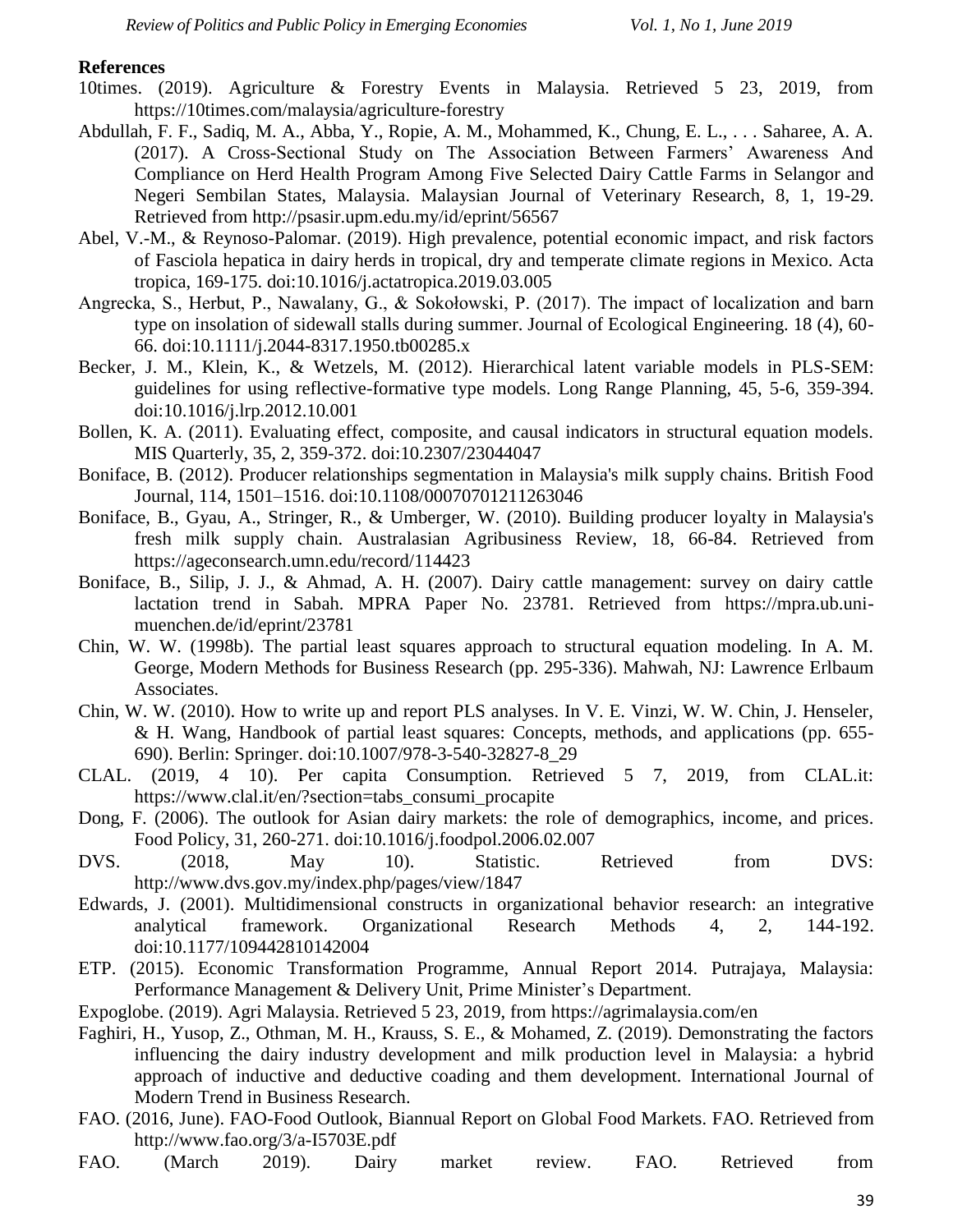http://www.fao.org/3/ca3879en/ca3879en.pdf

- Gold, A., Malhotra, A., & Segars, A. (2001). Knowledge Management: An Organizational Capabilities Perspective. Journal of Management Information Systems, 18, 185-214. doi:10.1080/07421222.2001.11045669
- Hair, J. F., Hult, G. T., Ringle, C. M., & Sarstedt, M. (2017). A Primer on Partial Least Squares Structural Equation Modeling (PLS-SEM) Second edition. Los Angeles: SAGE.
- Hair, J. F., Ringle, C. M., & Sarstedt, M. (2011). PLS-SEM: Indeed a Silver Bullet. Journal of Marketing Theory and Practice, 19, 139-151. doi:10.2753/MTP1069-6679190202
- Hair, J., Anderson, R. E., Tatham, R. L., & Black, W. C. (1995). Multivariate data analysis. 4th ed. New Jersey: Prentice-Hall.
- Henseler, J., Ringle, C. M., & Sarstedt, M. (2015). A new criterion for assessing discriminant validity in variance-based structural equation modeling. Journal of the Academy of Marketing Science, 43, 115–135. doi:10.1007/s11747-014-0403-8
- Hulland, J. (1999). Use of partial least squares (PLS) in strategic management research: A review of four recent studies. Strategic Management Journal, 20, 195–204. Retrieved from https://www.jstor.org/stable/3094025
- IFCN. (2018). The Global Dairy World 2017/18. Kiel, Germany: IFCN Dairy Research Network. Retrieved from https://ifcndairy.org/wp-content/uploads/2018/10/Dairy-Report-Article-2018.pdf
- IMS. (2019). Feeds and Livestock Malaysia. Retrieved 5 23, 2019, from http://ims-asia.org/feedslivestock-malaysia-2019/
- Jarvis, D., MacKenzie, S., & Podsakoff, P. (2003). A critical review of construct indicators and measurement model misspecification in marketing and consumer research. Journal of Consumer Research 30, 3, 199-218. doi:10.1086/376806
- Jeyabalan, V. (2010). Individual cow recording and analysis system for small scale dairy farmers in Malaysia. International Journal of Computer Applications, 8, 11. doi:10.5120/1247-1621
- Kaiser, H. F. (1970). A Second-Generation Little Jiffy. Psychometrika, 401-415. doi:10.1007/BF02291817
- Kinfe, A., Temple, L., Vaast, P., & Iglesias, A. (2019). Innovation Systems to Adapt to Climate Change: Lessons from the Kenyan Coffee and Dairy Sectors. In W. L. Filho, Handbook of Climate Change Resilience. Springer International Publishing. doi:10.1007/978-3-319-71025-9\_25-1
- Lorenzo, E. H.-C., Nally, J. E., Lindahl, J., Wanapat, M., Alhidary, I. A., Fangueiro, D., . . . Almeida, A. M. (2019). Dairy science and health in the tropics: challenges and opportunities for the next decades. Tropical Animal Health and Production, 1-9. doi:10.1007/s11250-019-01866-6
- Marcoulides, G. A., & Saunders, C. (2006). Editor's Comments: PLS: A Silver Bullet? MIS Quarterly, 30, 2. doi:10.2307/25148727
- Maxfield, M. G., & Earl, R. B. (2014). Research methods for criminal justice and criminology. New York: Cengage Learning.
- Moran. (2013). Addressing the key constraints to increasing milk production from smallholder dairy farms in tropical Asia. International Journal of Agriculture and Biosciences, 90-98. Retrieved from http://www.ijagbio.com/.../90-98.pdf
- Moran, J. B., & Brouwer, J. W. (2013a). Feeding Management and Farmer Concerns about Constraints to Production on Malaysian Dairy Farms. Int. J Agric. Biosciences, 2, 5, 234-241. Retrieved from https://www.semanticscholar.org/paper/Feeding-Management-and-Farmer-Concerns-about-to-on-Moran-Brouwer/938d57fffeb7a25de3dc459f7296439905e65382
- Moran, J. B., & Brouwer, J. W. (2013b). Interrelationships between measures of cow and herd performance and farm profitability on Malaysian dairy farms. Inter J Agri Biosci, 2, 5, 221-233. Retrieved from https://www.semanticscholar.org/paper/Interrelationships-between-Measures-of-Cow-and-Herd-Moran-Brouwer/c27a356a48472c1dd479870c219bcd4656ef330d
- NAP. (2011). National Agro-food Policy (2011-2020). Kuala Lumpur: Ministry of Agriculture and Agrofood Industry.
- NKEA. (2016, September 9). Malaysian Ministry of Agriculture and Agro-Based Industry. Retrieved from Agriculture National Key Economic Areas: